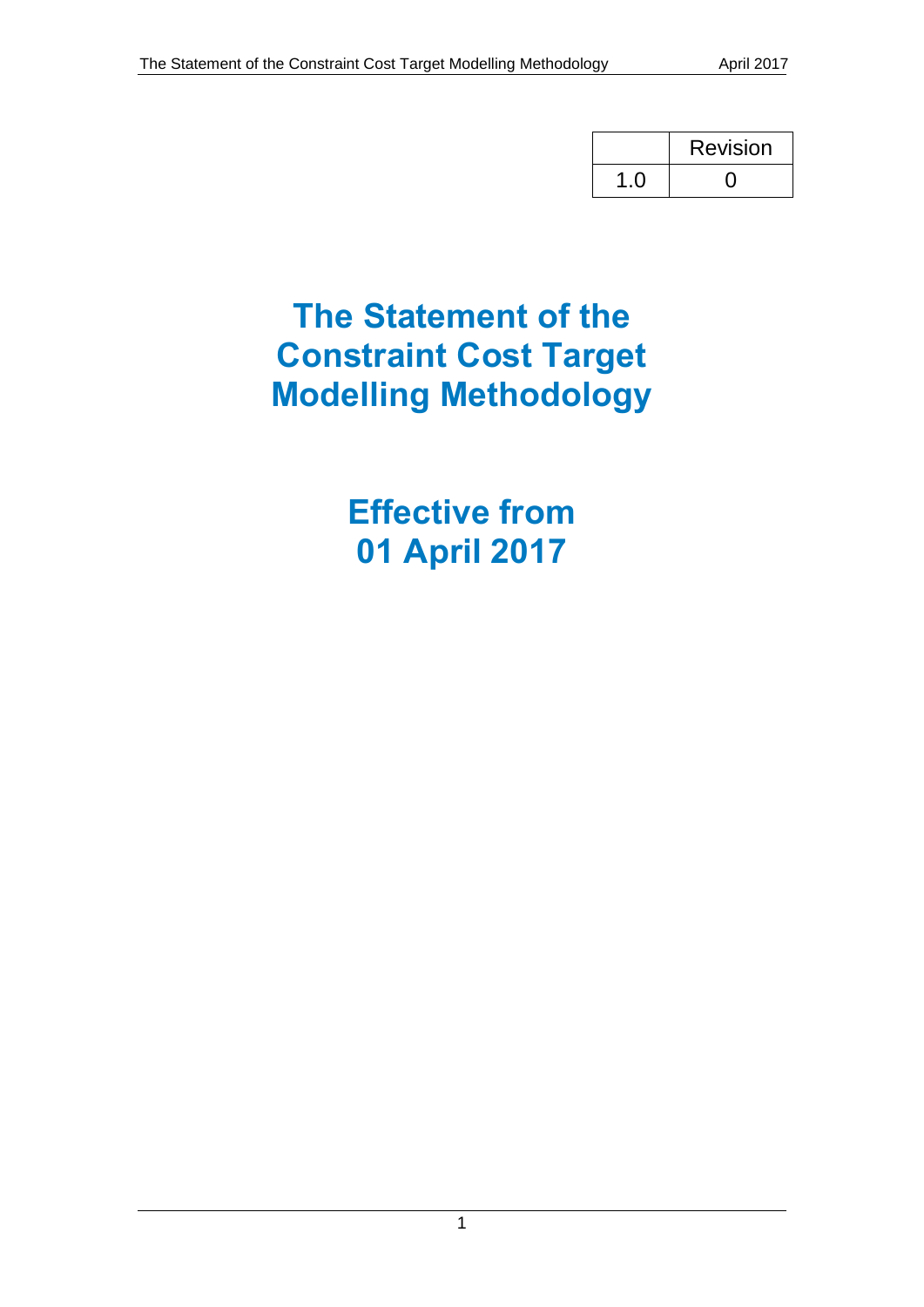# <span id="page-1-0"></span>**About this Document**

This document contains one of three methodologies that National Grid Electricity Transmission plc (NGET) employs to calculate the Modelled Target Costs, against which its actual balancing costs will be compared, on a month-by-month basis, under the Balancing Services Incentive Scheme (the 'Scheme').

The remaining methodologies are as follows:

- The Statement of the Energy Balancing Cost Target Modelling Methodology 2017-18
- The Statement of the Ex-Ante or Ex-Post Treatment of Modelling Inputs Methodology 2017-18

This document has been published by NGET in accordance with Part Fof Special Condition 4C of NGET's Transmission Licence.

If you require further details about any of the information contained within this document or have comments on how this document might be improved please contact the SO Incentives team by e-mail:

**[box.soincentives.electricity@nationalgrid.com](mailto:box.soincentives.electricity@nationalgrid.com)**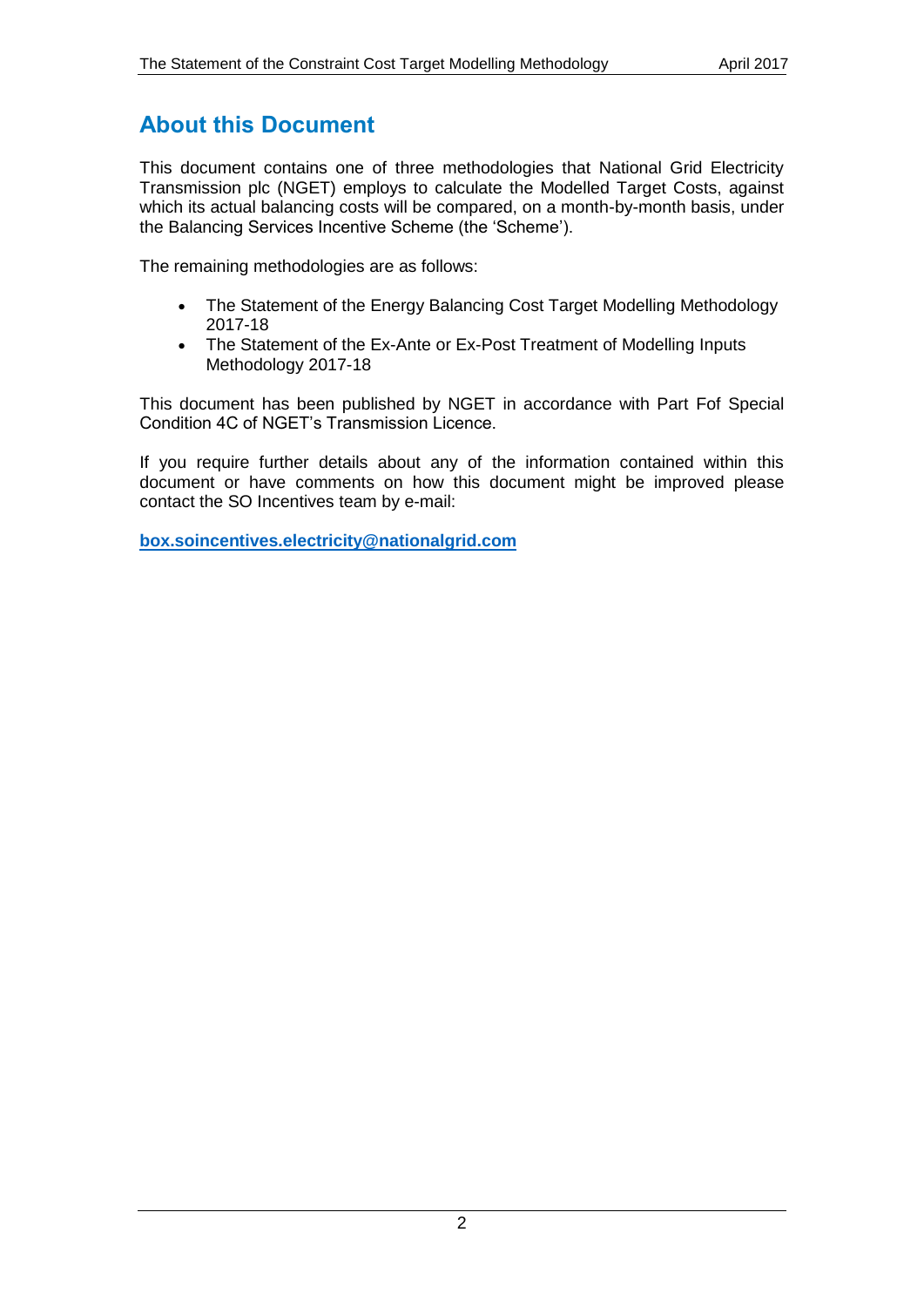<span id="page-2-0"></span>

| <b>Contents</b>                                                     |                |
|---------------------------------------------------------------------|----------------|
| <b>ABOUT THIS DOCUMENT</b>                                          | 2              |
| <b>CONTENTS</b>                                                     | 3              |
| <b>CHAPTER 1: MODELLED TARGET COSTS</b>                             | 4              |
| Principles                                                          | 5              |
| <b>CHAPTER 2: PLEXOS MODEL</b>                                      | $\overline{7}$ |
| Overview                                                            | $\overline{7}$ |
| Modelled network                                                    | $\overline{7}$ |
| <b>Interfaces and Boundaries</b>                                    | 8              |
| Demand and generation                                               | $\mathsf 9$    |
| Boundary limits during outage conditions                            | 11             |
| Model Settings and Erroneous data management                        | 12             |
| Out of scope<br><b>CHAPTER 3: UNCONSTRAINED MODEL</b>               | 12<br>13       |
| Overview                                                            | 13             |
| Generation dispatch                                                 | 13             |
| Inputs for deriving target cost                                     | 13             |
| Fuel and carbon prices                                              | 15             |
| <b>Carbon Support Price</b>                                         | 15             |
| Plant dynamic parameters, efficiencies and start-up costs           | 15             |
| Outputs                                                             | 18             |
| <b>CHAPTER 4: CONSTRAINED MODEL</b>                                 | 19             |
| Overview                                                            | 19             |
| <b>Balancing Mechanism</b>                                          | 20             |
| Generation                                                          | 20             |
| <b>Pumping Load</b>                                                 | 21             |
| Data Inputs                                                         | 23             |
| Intertrips                                                          | 24             |
| Outputs<br><b>CHAPTER 5: GENERATION</b>                             | 25<br>26       |
| Overview                                                            | 26             |
| <b>Transmission Connected Wind Generators</b>                       | 26             |
| <b>Embedded Wind and Non Settlement Metered Wind Generators</b>     | 26             |
| Monitoring of New Wind Farm Connections                             | 26             |
| Solar PV                                                            | 27             |
| Hydro                                                               | 27             |
| <b>Interconnected Markets</b>                                       | 28             |
| <b>Embedded BMUs</b>                                                | 28             |
| <b>High Cost-Low Volume Actions</b>                                 | 28             |
| <b>CHAPTER 6: HEADROOM REPLACEMENT COSTS</b>                        | 30             |
| Overview                                                            | 30             |
| <b>CHAPTER 7: INERTIA MODELLING</b>                                 | 31             |
| Rate of Change of Frequency<br>Modelling the Cost of System Inertia | 31<br>32       |
| <b>Model Overview</b>                                               | 32             |
| Largest Loss Cost                                                   | 32             |
| <b>ROCOF Volume</b>                                                 | 32             |
| <b>Sell Price</b>                                                   | 33             |
| <b>Replacement Cost</b>                                             | 34             |
| <b>APPENDIX A</b>                                                   | 35             |
| <b>High Cost-Low Volume Actions</b>                                 | 35             |
| <b>APPENDIX B:</b>                                                  | 36             |
| <b>LOCAL ROCOF GROUPS</b>                                           | 36             |
| <b>APPENDIX C:</b>                                                  | 36             |
| <b>GLOSSARY</b>                                                     | 37             |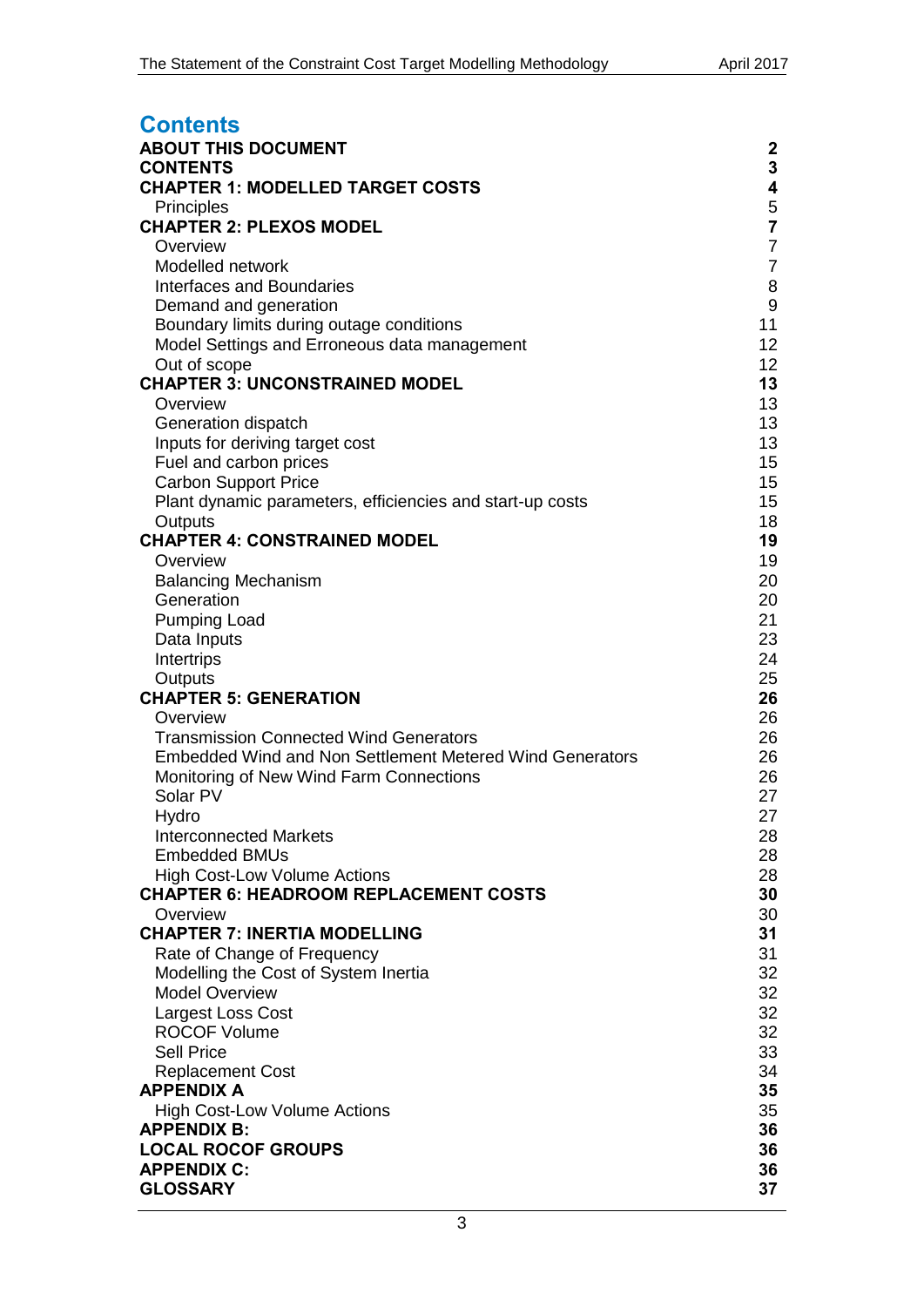# **[REVISIONS](#page-36-1) 37**

# <span id="page-3-0"></span>**Chapter 1: Modelled Target Costs**

- 1.1 The Modelled Target Cost (in £ million) is defined in Special Condition 4C as "…the target cost to the licensee of procuring and using balancing services (being the external costs of the Balancing Services Activity)..." derived in accordance with the methodologies referred to Part Fof Special Condition 4C …"
- 1.2 This document sets out the constraints methodology referred to in paragraph 4C.26 of Special Condition 4C. It should be read in conjunction with the other methodologies:
	- The Statement of the Energy Balancing Cost Target Modelling Methodology; and
	- The Statement of the Ex-Ante or Ex-Post Treatment of Modelling Inputs Methodology.
- 1.3 The target constraint cost is made up of the costs associated with actions taken in the balancing mechanism to manage constraints plus the costs associated with the replacement of constrained headroom and additionally costs associated with intertrips.

 $CONSTRAINT\_COST\_TARGET_t=$ 

DF x TARGET\_BM\_COSTSt + TARGET\_HEADROOM\_REPLACEMENT\_COSTt  $+$  TARGET\_ROCOF\_COST<sub>t</sub>  $+$  INTERTRIP\_COST,

Where:

**DF** 

A discount factor of 0.9578(to promote efficient cost management)

TARGET\_BM\_COSTS<sub>t</sub> Defined in Paragraph **[2.4](#page-6-3)**

TARGET\_HEADROOM\_REPLACEMENT\_COSTt Defined in Paragraph **[6.2](#page-29-2)** as CONS\_HR

TARGET\_ROCOF\_COSTt Defined in Paragraph **[7.14](#page-31-4)**

INTERTRIP\_COST, Defined in Paragraph **[4.28](#page-23-1)**

1.4 The incentive on constraint management encourages NGET to develop innovative configurations for operating its substations, explore contractual or service solutions to reduce constraint costs and agree mechanisms for Users to provide post-fault actions to manage the impact of faults.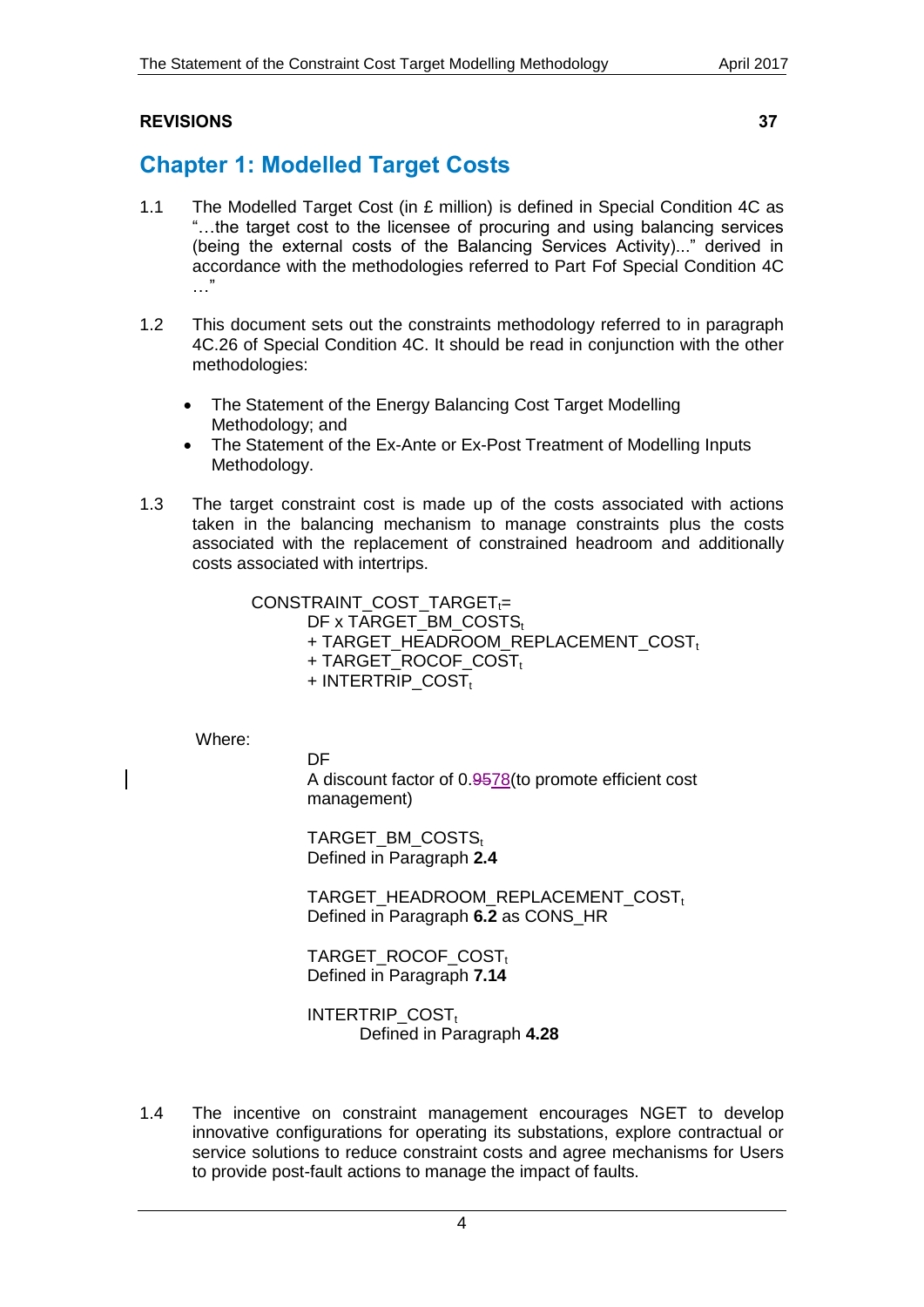### <span id="page-4-0"></span>**Principles**

1.5 The principles applied when modelling constraints costs are as shown in [Figure](#page-4-1) **1** below:



**Figure 1: Overview of constraint modelling process**

- <span id="page-4-1"></span>1.6 Plexos is power market modelling and simulation software from Energy Exemplar. This tool is used by NGET to model constraint costs.
- 1.7 The 'generation fundamentals' capabilities of Plexos are used to generate a schedule of plant to meet demand. The output of this schedule is 'unconstrained' – i.e. it assumes infinite transmission capacity. The model is then re-run introducing GB transmission network layout and associated boundary limits. The boundary limits are derived to represent flow limits across groups of transmission lines on an intact system as well as taking account of outages anticipated up to year ahead timescales initially, i.e. cut off for financial year 2017-18 would be 31 March 2017. The boundary limits are updated as the year progresses with boundary flow limits assessed at eight weeks ahead of real time based on the system conditions and outages planned at that time. Where a boundary limit is exceeded, the resulting constraint is resolved by Plexos through the re-scheduling of plant dispatch. This new plant dispatch solution is achieved through providing Plexos with a representation of offer and bid prices<sup>1</sup> submitted by participants into the balancing mechanism. This provides an overall 'constrained' schedule of plant dispatch that satisfies transmission system constraints and also meets demand.
- 1.8 The cost arising from moving the system from the unconstrained run to the constrained one gives a modelled target direct cost, which is then reduced by a discount factor. This is designed to recognise that resolution of constraints through the balancing mechanism is not the only or most efficient means to manage costs. It is therefore also intended to provide an incentive to derive efficiencies through the application of both existing and new balancing services and tools. The sum of this discounted modelled direct cost, plus the ROCOF Cost<sup>2</sup>, the Headroom Replacement Cost<sup>3</sup> and Intertrip Costs gives the

-

 $1$  The derivation of the bid and offer price representations are described in more detail in sections [4.9](#page-19-2) through [4.21](#page-21-0)

See Chapter 7 for explanation of ROCOF costs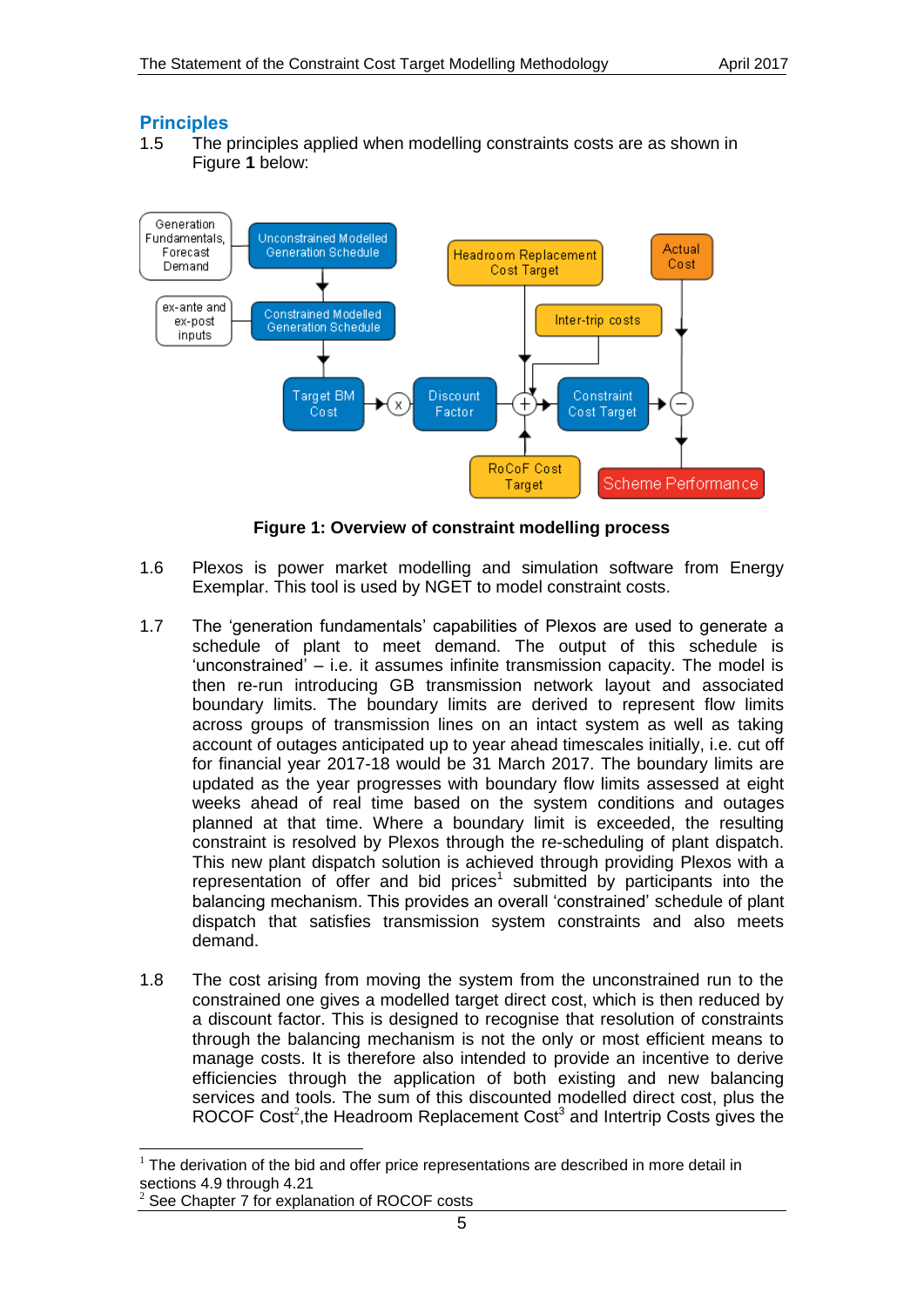incentive target against which NGET's out-turn will be compared to determine its performance under the SO incentive.

1.9 In accordance with licence paragraph [4C.38] of licence Special Condition 4C, if NGET considers that an inaccuracy has occurred which prevents any model from reflecting the intent of modelling constraint costs, NGET shall notify the Authority of the model inaccuracy and its materiality together with a plan for remediation and then promptly seek approval to correct the model inaccuracy (s).

-

 $3$  See Chapter 6 for explanation of headroom replacement costs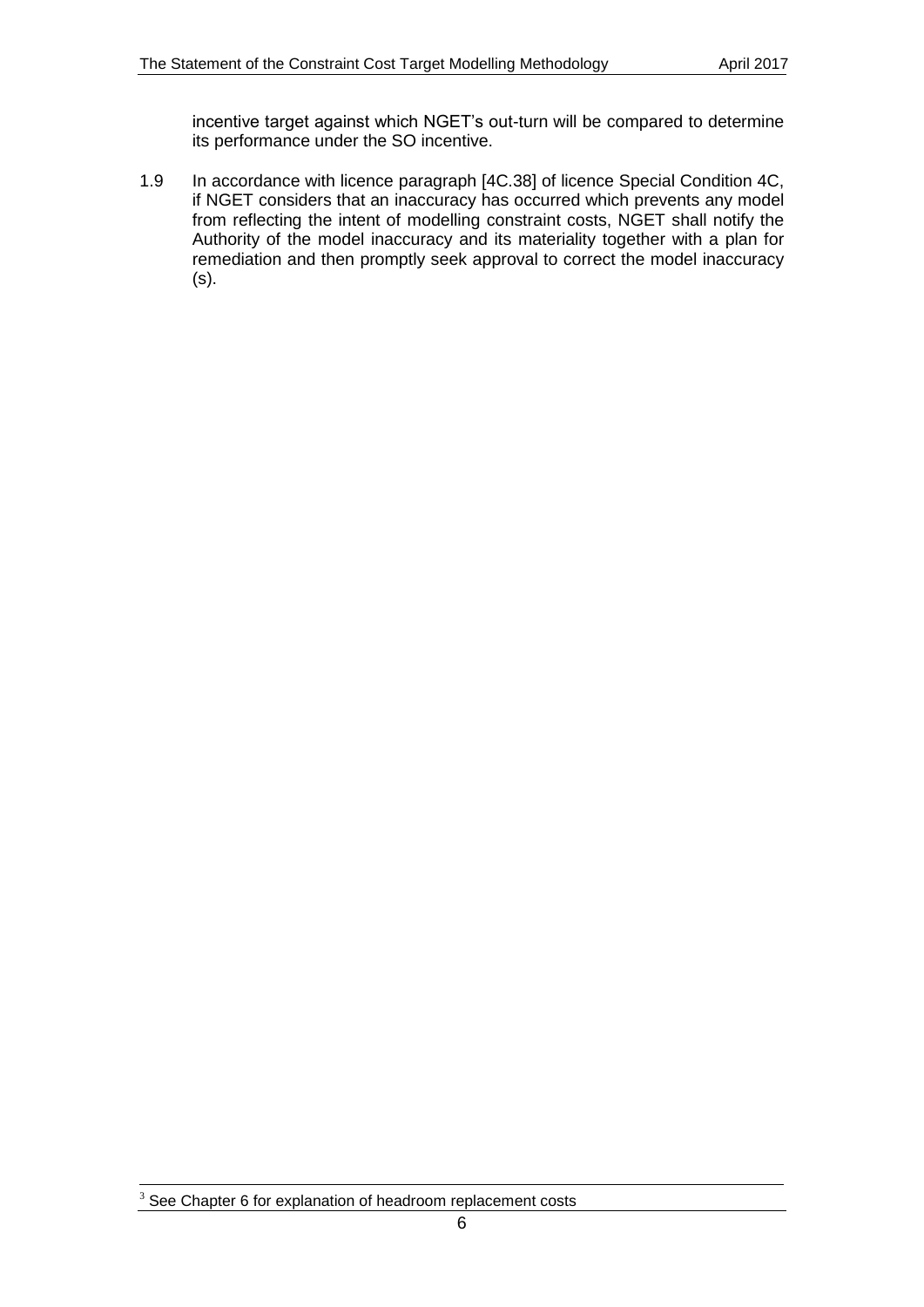# <span id="page-6-0"></span>**Chapter 2: Plexos Model**

### <span id="page-6-1"></span>**Overview**

- 2.1 The software application used to model constraint costs on the network is Plexos (from Energy Exemplar), as per BSIS 2011-13, BSIS 2013-15 and BSIS 2015-17. NGET has updated the model in Plexos for BSIS 2017-18. The version of the software has also been upgraded to 7.3 in line with recommendation from the vendor. The use of the Plexos software model for constraints modelling is based on the application of optimisation techniques aimed at minimising total BM costs.
- 2.2 The key output of the model is the anticipated total cost of constraints incurred by NGET in adjusting the self-dispatch position of generators in order to maintain a security standard on the network.
- 2.3 The first run of the model derives a simulation of market behaviour and applies the principal of an efficient market, self-dispatching to satisfy a forecast demand. The optimisation uses individual BMU heat rates or efficiency factors to derive a plant dispatch that minimises the short run marginal cost. The solution takes account of a number of additional plant dynamics including maximum export limit, stable export limit, minimum zero and non- zero times, etc.
- 2.4 The Modelled Target Cost for constraints results from the second run of the model. This looks to obtain a minimum cost to delivering a feasible plant dispatch solution for a given set of transmission system restrictions. The resultant plant dispatch solution away from the initial plant dispatch condition (as derived from the first run) is achieved through bid and offer acceptances in the balancing mechanism.

<span id="page-6-3"></span>
$$
TARGET\_BM\_COSTS_t = Min \sum_{mt} Balancing \; Mechanism \;Costs_m
$$

Subject to:

- (i) Power flows being within limits of constrained boundary model
- (ii) Supply equals demand
- (iii) Generator dynamic ratings are not exceeded

Where: t is the Relevant Year within the scheme period m is a particular month in the period under consideration.

# <span id="page-6-2"></span>**Modelled network**

- 2.5 The modelled network has been developed in line with the network used in operating timescales and the transmission system restrictions that are anticipated for each year within the scheme period.
- 2.6 The BSIS constraints model has been designed to be able to accommodate almost all potential transmission constraints which can occur on the GB system, in order to make the constraint cost forecast more accurate. These constraints can be thermal, voltage, or stability. The network model is defined at GB substation level, down to 275kV in England and Wales, and 132kV in Scotland: in other words, assets under the control of the System Operator, (SO) are explicitly modelled in the network topography. This represents the assets comprising the main interconnected system (MIS).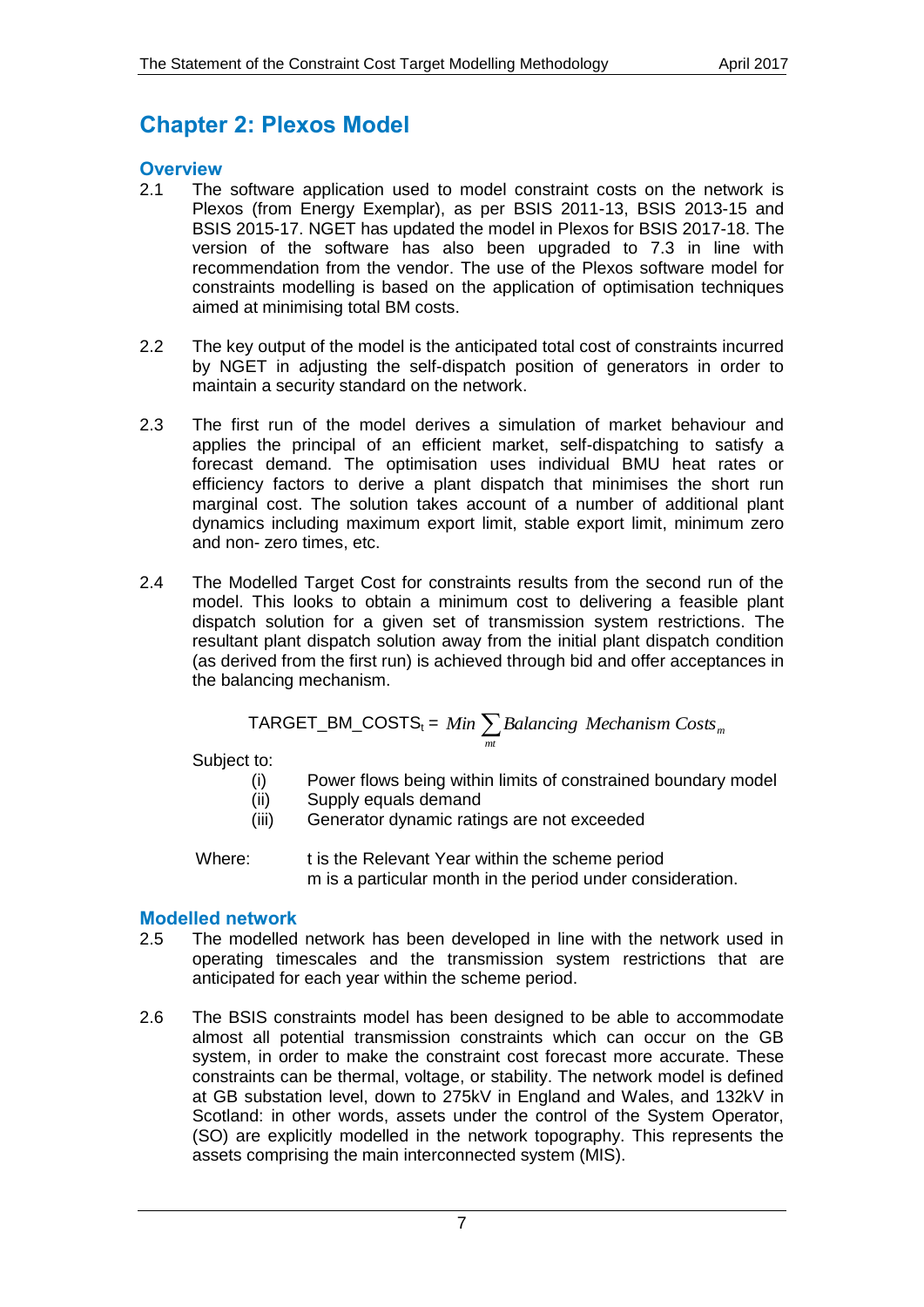- 2.7 The modelled network is made up of nodes, lines and interfaces. Each individual substation which is part of the main interconnected system (MIS) is represented by a single node with a few exceptions as outlined in [2.8.](#page-7-1) There are also a few nodes which purely represent points where lines join together for example a T-point. The properties of a node are its load participation factor (LPF), the generation connected at that node and the lines to which it connects. The sum of the load participation factors of all the nodes must be equal to 1.
- <span id="page-7-1"></span>2.8 The nature of network system operation means that substation configurations are frequently switched by the SO. As practically it is only possible to manage one static network topology in the Plexos model, a snapshot of the GB system is used, showing substations, in a 'solid' electrical configuration (i.e. all points within the substation that are at the same nominal voltage are connected together) and all substations are connected with one to one representations of the real transmission circuits. The only exception to this rule is where a substation has fault infeed levels that are in excess of its switchgear ratings for a majority of the time. The number of substations affected by this is minimal.
- 2.9 A line is used to join nodes and although named with the actual asset code it represents a virtual connection between them (not the physical network). Therefore, the min and max flows are ±99999 MW as Plexos is not used to perform electrical load calculations, the physical characteristics of the transmission lines are not relevant (e.g. resistance and impedance values) as we are modelling transmission constraints using a boundary methodology.
- 2.10 The Western HVDC link between Scotland and England is due to commission in 2017-18. This is modelled as a line with a start date which will be updated ex post, after the asset is commissioned.

# <span id="page-7-0"></span>**Interfaces and Boundaries**

- 2.11 An interface is a collection of lines and serves as the Plexos representation of a boundary in NGET terminology, but to all intents and purposes they are the same thing. The interface is used to limit the flow across the boundary. The limit can be in a single direction across the interface or in both directions and can be time-varying. Each line that crosses an interface is a member of that interface. It is important to note that a line may be a member of more than one interface.
- 2.12 All substations and lines are present in the model. Any boundary which cuts any lines can be incorporated into the model. Any limitation of flow which cannot be represented by a group of lines, for example, a boundary which cuts through a split substation, can be accommodated by defining a rule from which Plexos creates a 'Constraint Object.' These can be applied to the model in the same way as interfaces.
- 2.13 The final property to be defined for an interface is the flow coefficient. This is a 'secondary property' as it is a property of a specific line and interface. If the reference line flow is defined in the same direction as the interface, the flow coefficient is 1. If the reference line flow is opposite to the interface, the flow coefficient is -1.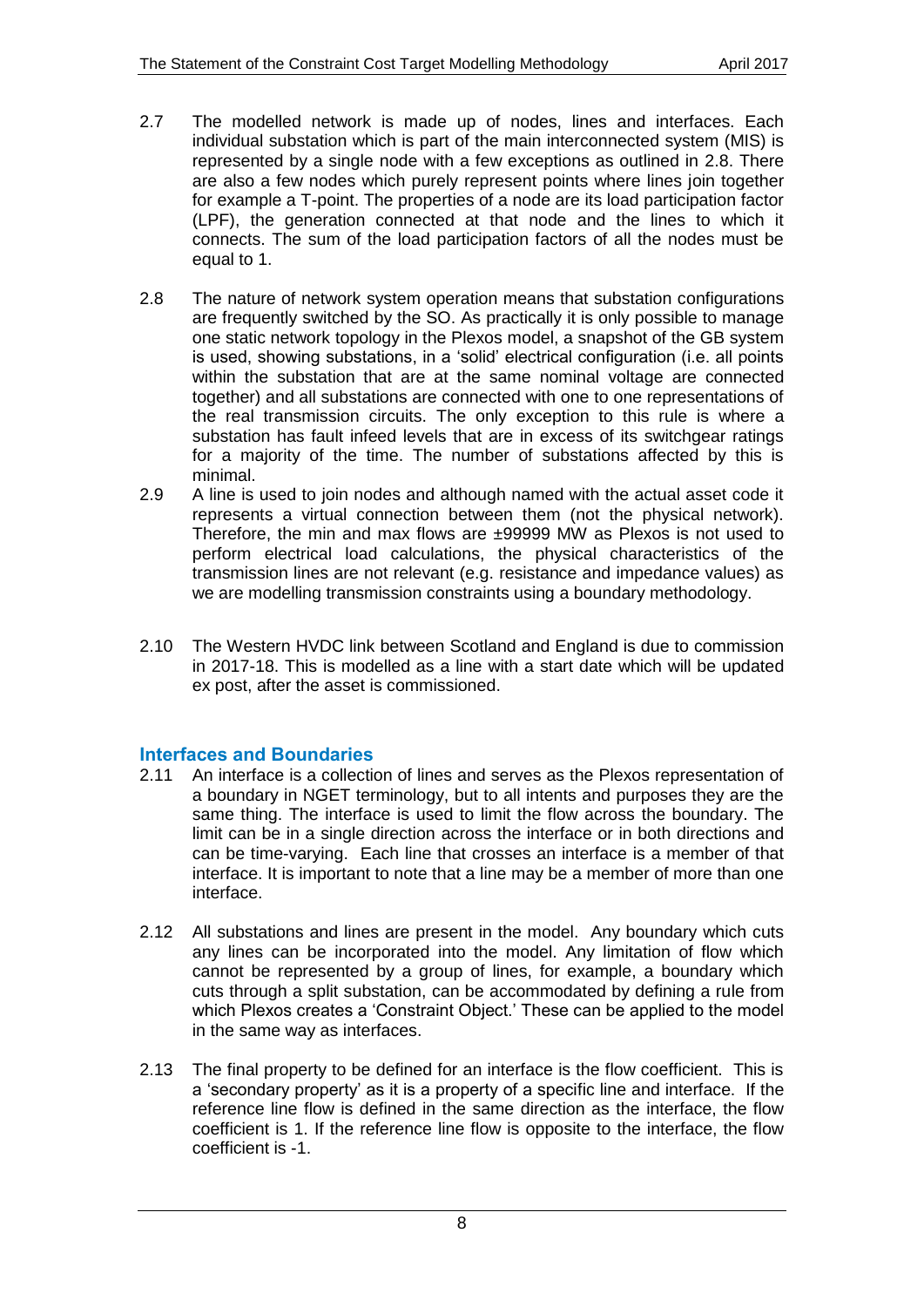- 2.14 The location and number of boundaries and rules which have been selected by NGET are provisionally based on the year-ahead outage plan and the corresponding boundary limits do not reflect inter-trips. These are subsequently superseded by 8 week-ahead boundary limits, which may reflect intertrip capability, where relevant, and describe the resultant congestion on the transmission system prior to any further NGET optimisation. These are derived from historic data alongside operational experience of NGET power system engineers. Offline power systems studies are carried out where historic data is not available due to new outage combinations or changes to transmission system topology.
- 2.15 Some boundary limits and voltage constraints will vary as a result of the underlying generation mix. Where a boundary limit or voltage rule does vary as a function of underlying generation the most appropriate value will be applied. It is important to note that the different potential boundary limits or voltage rules will still be identified on an ex-ante basis.
- 2.16 Once commissioned, the Western HVDC link should relieve system congestion by increasing transfer capacity across some key boundaries in southern Scotland and northern England. This will be represented in the model by less onerous flow limits on several modelled boundaries post commissioning.
- 2.17 In order to commission the Western HVDC link, a series of successful commissioning tests will have to be performed and successfully completed. These tests will necessarily have to be performed over a period of time as system conditions allow. For example, in order to perform full load tests, a high generation export from Scotland to England may be required.
- 2.18 Boundary flow limits assessed at 8 weeks ahead of scheduled commissioned date, will have transfer capability assessed with both the Western HVDC Link available and unavailable, for the relevant boundaries affected. The ex post selection of the appropriate limit will then be built into the monthly process to best reflect system operation.
- 2.19 Until the Western HVDC link is fully commissioned, it is not available for operational purposes. It will be deemed commissioned in accordance with the procedure set out in STCP 19-4 4 . Upon successful commissioning, the relevant boundary limit from those described in 2.18 will be applied from the commissioning date

### <span id="page-8-0"></span>**Demand and generation**

-

- 2.20 Nodal demand has been derived based on the historical percentage of each node's demand in relation to the total GB system demand, derived from December 2016 data.
- 2.21 Load Participation Factors are derived from data taken from a period where there was low PV and embedded wind output.
- 2.22 Transmission connected generation is connected to the GSP in the model to reflect its actual connection in reality. Embedded generation is connected to

<sup>4</sup> System Operator Transmission Owner Code [http://www2.nationalgrid.com/UK/Industry](http://www2.nationalgrid.com/UK/Industry-information/Electricity-codes/System-Operator-Transmission-Owner-Code/)[information/Electricity-codes/System-Operator-Transmission-Owner-Code/.](http://www2.nationalgrid.com/UK/Industry-information/Electricity-codes/System-Operator-Transmission-Owner-Code/) STCP 19.4 covers procedure for commissioning and decommissioning assets on NETS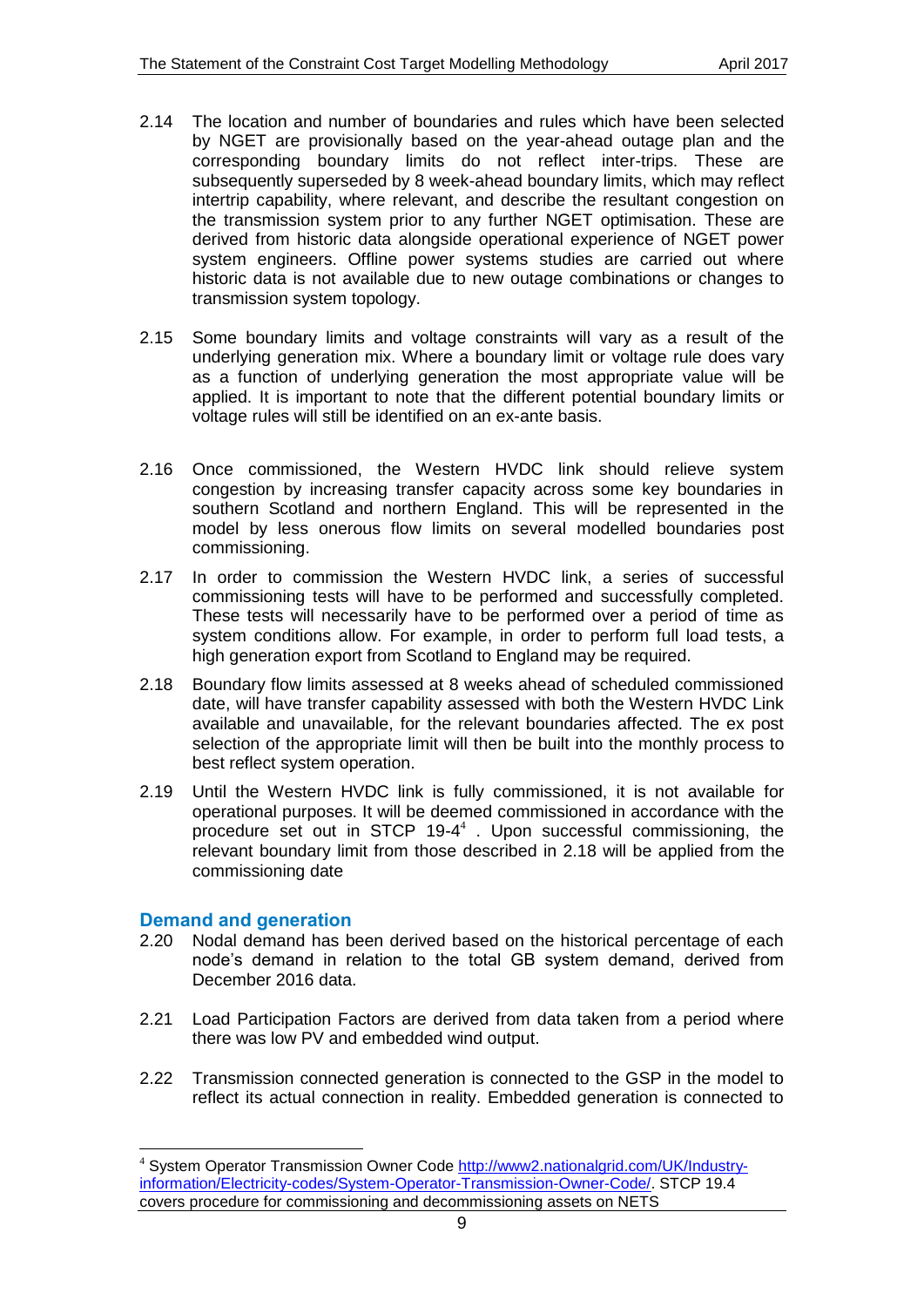the most appropriate node which has been defined by the physical location of plant on the system.

2.23 The diagram below represents how Plexos 'sees' the GB electricity network with nodes being connected by lines across interfaces



2.24 Transformers on the GB system are represented by a line connecting two nodes at the same location but at different voltages (shown by grey dotted lines SGT).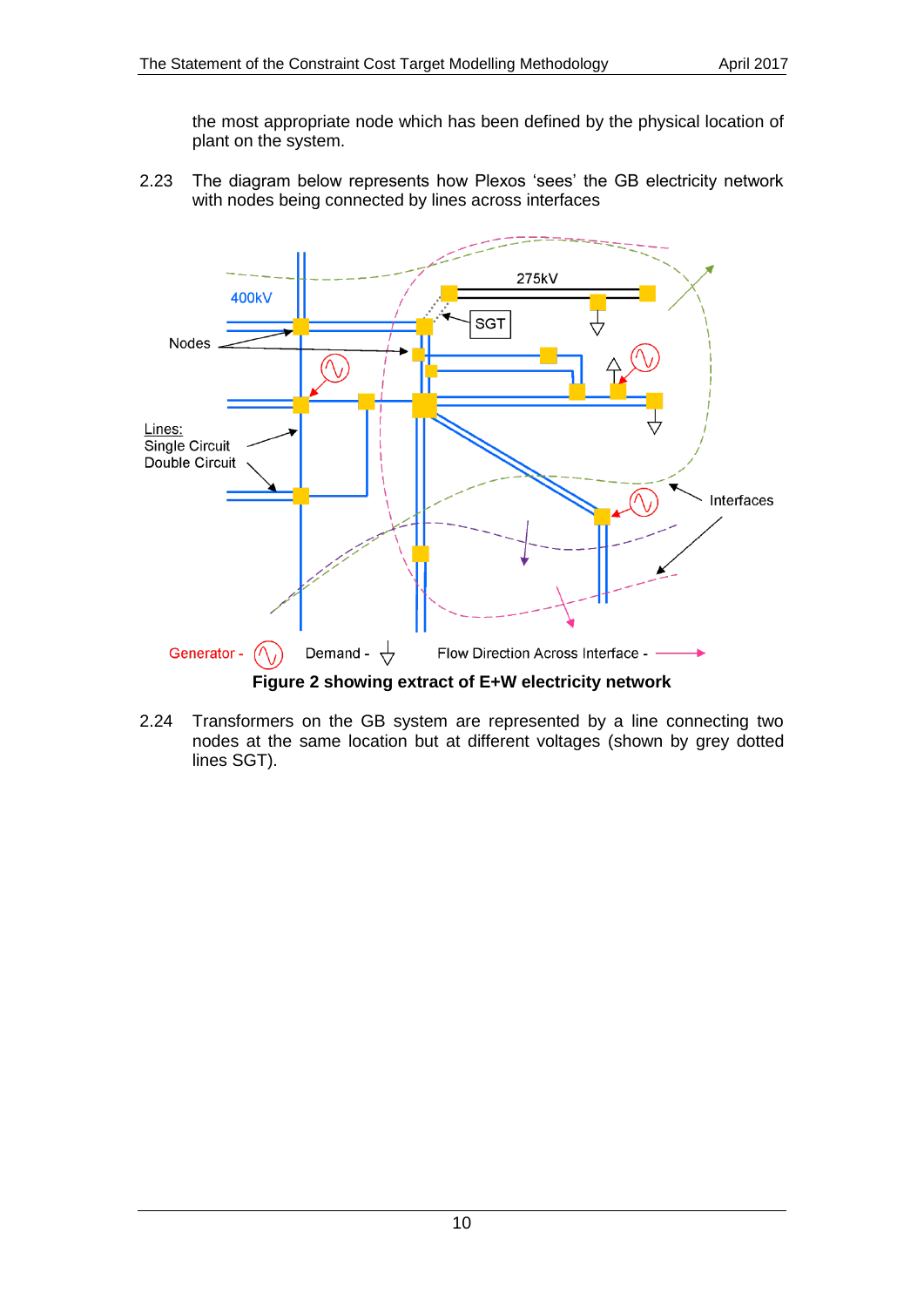2.25 In order for Plexos to distinguish between lines, NGET nomenclature codes are used (unique code given to each transmission asset on the GB system) preceded by one of the following:

| <b>Letter</b> | <b>Meaning</b> |
|---------------|----------------|
| A             | 400kV line     |
| B             | 275kV line     |
| C             | 132kV line     |
| F/S/T         | Transformer    |

|  |  | Table 1 showing Plexos line references |
|--|--|----------------------------------------|
|  |  |                                        |

# <span id="page-10-0"></span>**Boundary limits during outage conditions**

- 2.26 Ex ante boundary limits restrictions for 2017-18 are initially determined in line with the year-ahead outage plan. For each boundary, a subset of the outages planned to take place throughout the outage year are selected. The selection process is based on historic data and the operational experience of power system engineers, and represents the most significant outages in relation to their impact on boundary transfer capabilities. Technical assessment of boundary limits and other restrictions are then carried out at 8 weeks ahead of real time as part of the standard process to support ENCC operations. For every week, from eight weeks following BSIS commencement, there will be a reassessed set of boundaries and flow limits produced by the standard technical process which will replace those formulated on the year-ahead plan, for that week. This closer to real time view of system boundary flow limits will assist the target model to better align with real system restrictions.
- 2.27 In the 8 week-ahead process the offline power system studies are used to calculate an appropriate power flow that can be accommodated across a particular boundary, using the appropriate short term rating. For each boundary, multiple contingencies (circuit trips) are run to establish the most onerous fault conditions. For the most onerous fault conditions, the maximum appropriate power flow that can be achieved across the boundary is calculated according to NETS SQSS requirements.
- 2.28 In the case of a thermal constraint, the year-ahead boundary limits have been calculated using the 20 minute short term rating of the worst overloaded circuits. This means that the maximum power flow across a boundary will be calculated to ensure that the power flows on these overloaded circuits can be reduced to their post fault continuous rating within 20 minutes. It's important to realise that this limit is achieved by selecting the most effective generation available in reducing those overloaded circuits. The post fault generator effectiveness is considered in a similar way for other types of constraint that can occur. The 8 week-ahead limits should be assessed using the most credible choice of short term rating for the scenario studied. A move away from 20 minute short term ratings may be possible if there is a greater degree of certainty on how the restriction can be managed in the event of an overload. This may result in less onerous flow restrictions in 8 week- ahead timescales.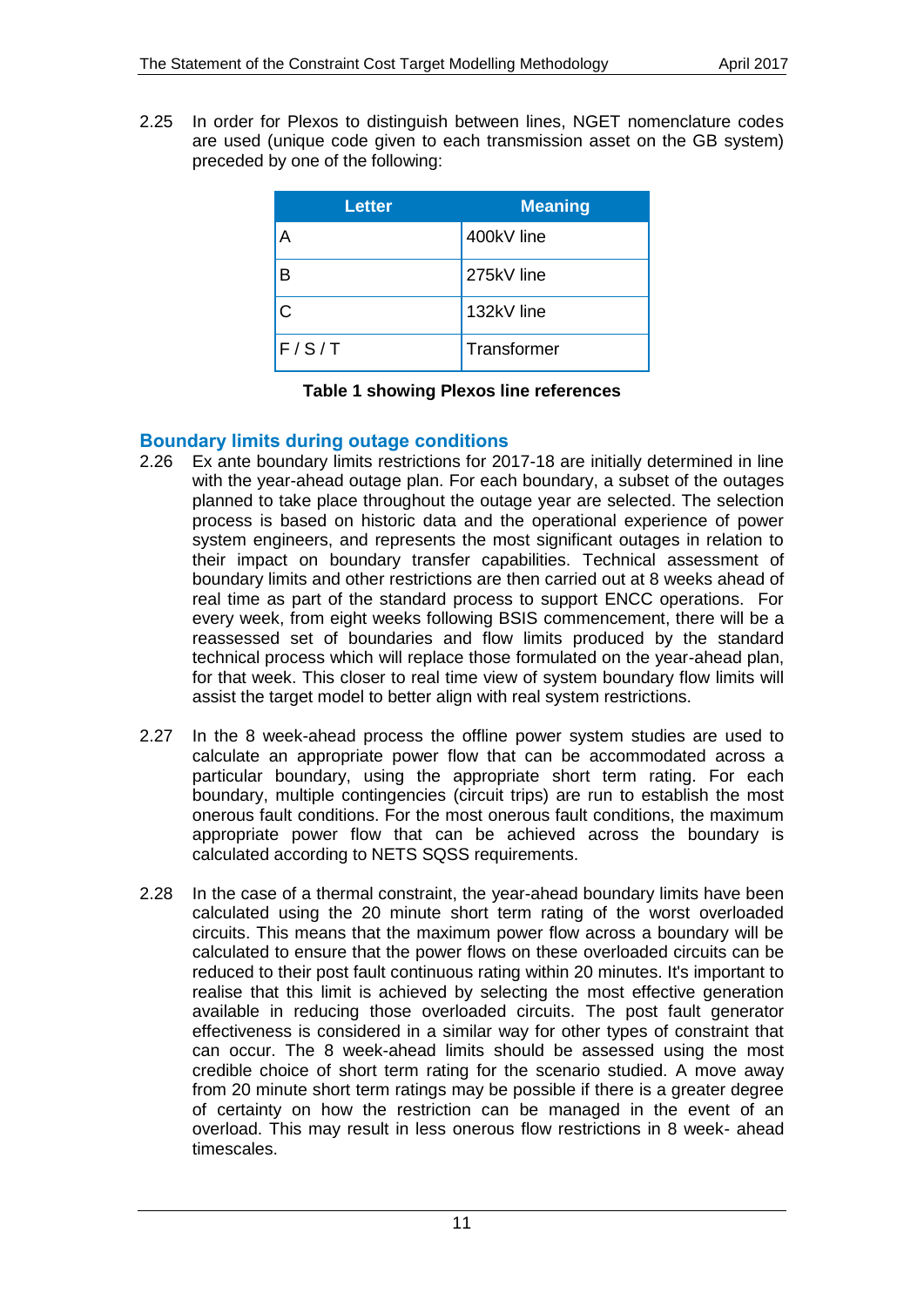- 2.29 In addition, NGET will apply logical rules to generators to model constraints which are not able to be modelled via boundaries. For example, if a specific number of generators are required for voltage support, then the model will ensure that they are running. If there is an outage at a substation that is local to a generator, then this can be modelled by a logical rule which restricts the output of the generator accordingly. These rules will be updated in 8 weekahead timescales where required.
- 2.30 Limits are also a function of generation and demand backgrounds and can for example change between night and day or weekday and weekend.
- 2.31 The boundary limits are applied to the interfaces between the interconnected nodes.
- 2.32 In accordance with licence paragraph [4C.38] of licence Special Condition 4C, if NGET considers that a model inaccuracy(s) has occurred in the Constraint model in relation to the calculation of boundary flows; NGET shall notify the Authority of the inaccuracy(s) and its materiality, together with a plan for remediation and then promptly seek approval to correct the inaccuracy(s).

### <span id="page-11-0"></span>**Model Settings and Erroneous data management**

- 2.33 The optimising software is a commercially available tool. There are multiple settings within the software and there may be occasions where these need to be changed.
- 2.34 NGET will analyse model optimisation to ensure the unconstrained / constrained model settings are appropriate. In accordance with licence paragraph 4C.38 of Special Condition 4C, where NGET finds an inaccuracy(s) in model settings which prevents the model from appropriately reflecting this methodology statement, NGET shall notify the Authority of the inaccuracy(s) and its materiality, together with a plan for remediation and then promptly seek approval to correct the model inaccuracy(s).
- 2.35 If NGET detects data that it believes is erroneous (i.e. bad data), NGET will verify with the generator in question that the BM data was submitted in error.
- 2.36 In accordance with licence paragraph [4C.38] of Special Condition 4C, if NGET considers that an input error(s) has occurred as a result of information submitted by a third party, NGET shall notify the Authority of the inaccuracy(s) and its materiality and promptly seek approval to correct the model inaccuracy(s).

### <span id="page-11-1"></span>**Out of scope**

2.37 Transmission system losses and net imbalance volume (NIV) are ignored in order to ensure that total demand equals total supply.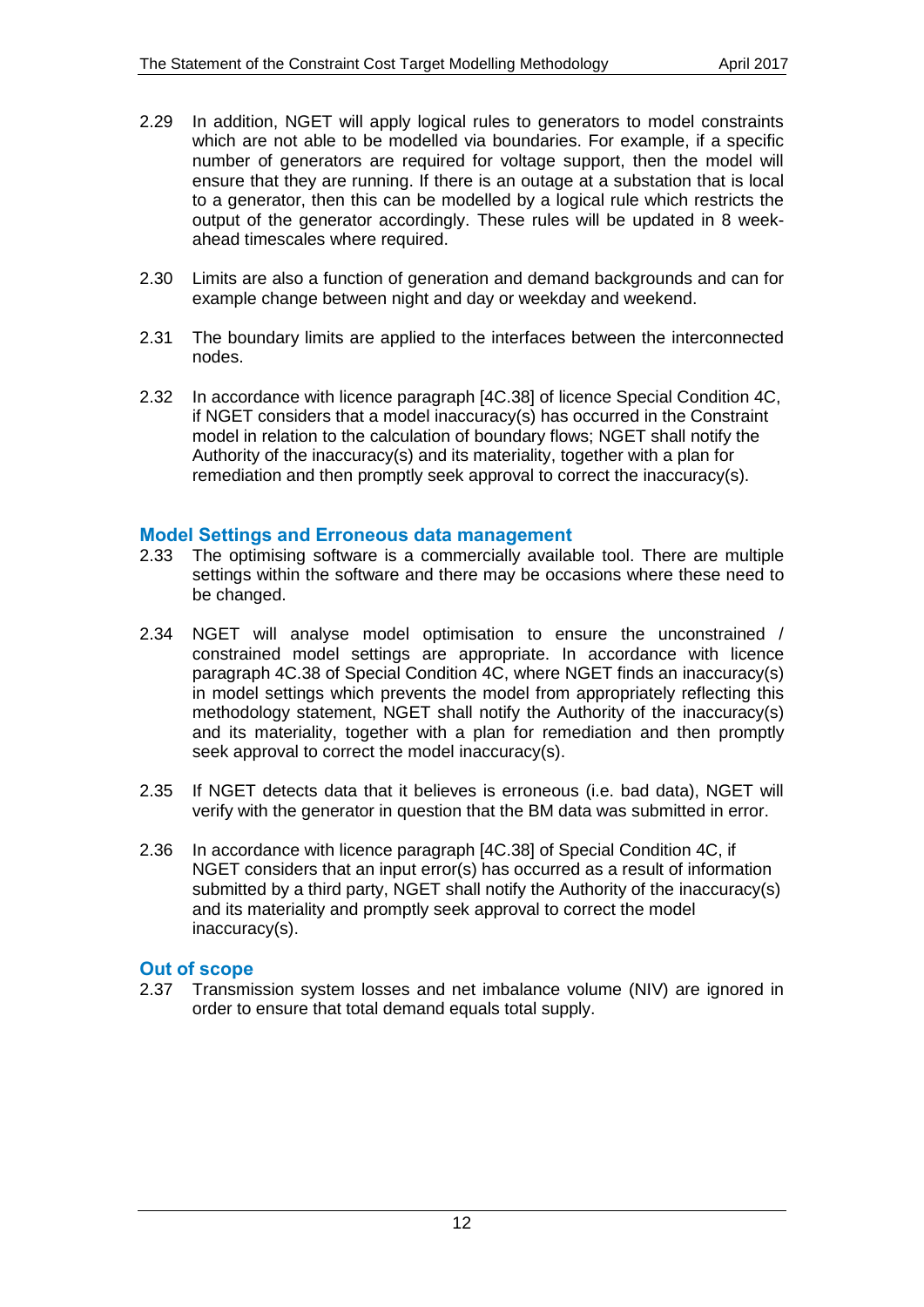# <span id="page-12-0"></span>**Chapter 3: Unconstrained model**

### <span id="page-12-1"></span>**Overview**

3.1 The objective function of the unconstrained model is to minimise the sum of the short run marginal cost of generation dispatch when no boundary limits are present.



**Figure 3: Output Model**

3.2 The diagram above illustrates the full run of the model; starting with the inputs around the outer circle, going through the unconstrained model, where the output is joined by Transmission Constraints and BM bid / offer prices before the constrained model is run giving the final output at the centre circle. The diagram shows which inputs are ex-ante and which are ex-post, this is explained in further detail below.

# <span id="page-12-2"></span>**Generation dispatch**

3.3 Using demand forecast, known historic running patterns, fuel and carbon prices, plant efficiencies, start-up costs, generator availability, wind and hydro generation data and interconnector flows, a generator running schedule is derived that minimises the short run marginal cost of generation. This is done without regard to the transmission system as the market dispatch under BETTA disregards location.

### <span id="page-12-3"></span>**Inputs for deriving target cost**

3.4 The first crucial data required is the demand forecast which is to be met by generation in the model. Demand forecast, an ex-ante input, is obtained through the well-established processes within NGET. Demand is forecast at a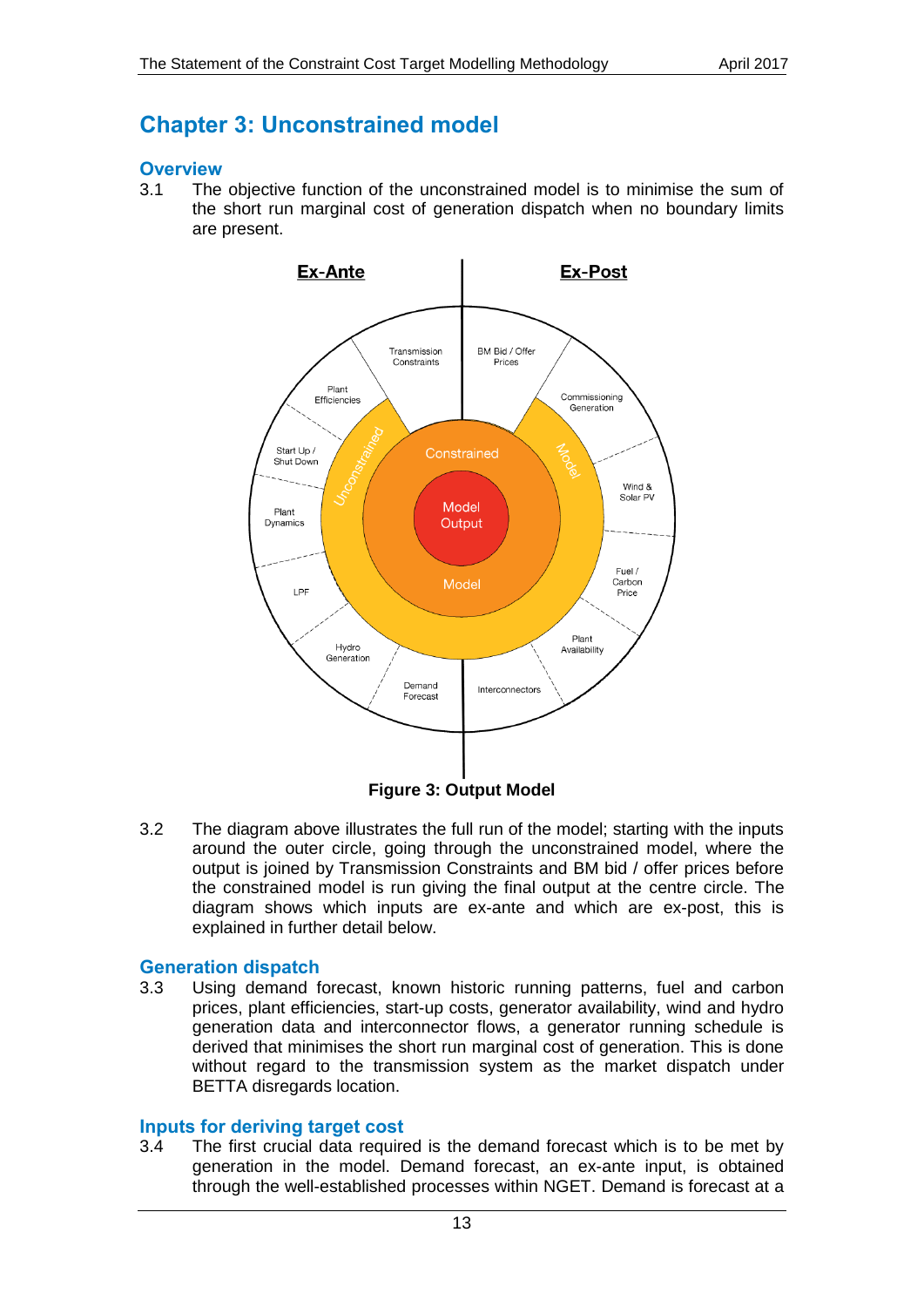GB level and apportioned to grid supply points based on observed and understood relationships.

- 3.5 The demand forecast is a seven day ahead ex ante forecast based on forecast weather and uses recent observations of demand against forecast and understanding of the output of embedded wind and solar PV generation against forecast to give a refined half hourly demand profile forecast plus embedded wind and solar PV generation. The model will use the 7 day-ahead demand forecast for each period. For example, period 35 on 1<sup>st</sup> June 2017 will use the last available 7 day-ahead demand forecast produced for that period.. For the remaining periods of the year for which a 7-day ahead demand forecast has not yet been produced, we will revert to the full year ahead forecast. This will subsequently be superseded by the relevant 7- day ahead demand forecast.
- 3.6 To achieve the initial run (the unconstrained dispatch), a number of inputs are provided for each generation unit, including:
	- Fuel price
	- Carbon prices
	- Plant efficiencies
	- Start-up / Shut-down costs
	- Plant dynamic parameters
	- **•** Availability
	- Commissioning generation output (if applicable)
	- Must run parameters based on historic generation
- 3.7 In addition to these inputs and demand as previously detailed, interconnector flows, solar PV output and wind generation output files are also fed in to the unconstrained run of the model to enable a dispatch of unconstrained generation to be produced.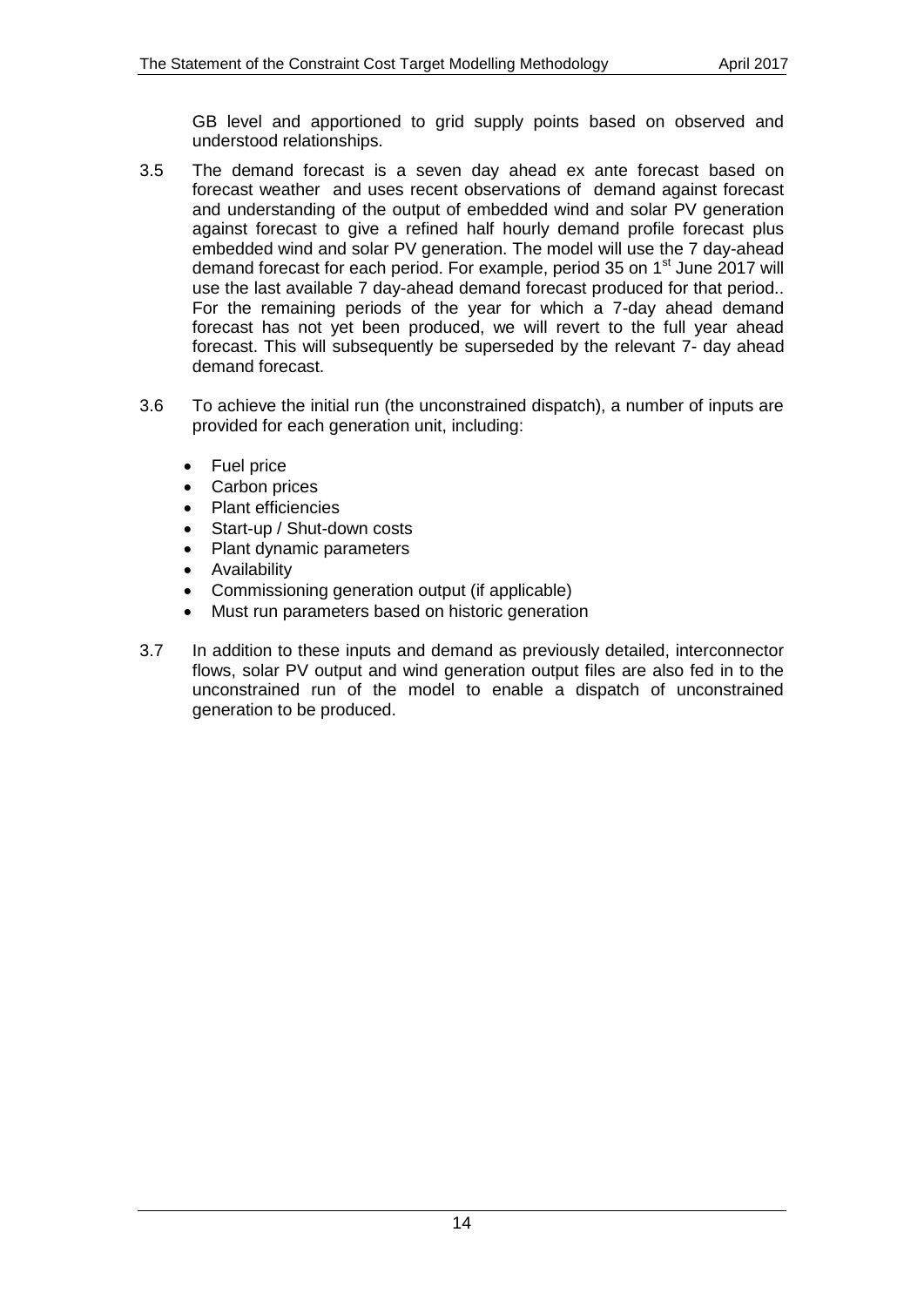### <span id="page-14-0"></span>**Fuel and carbon prices**

3.8 In order to input large amounts of time varying data, input data files are used. The fuel prices are measured in £/GJ, and the carbon price is measured in £/kg. Emissions costs are included in dispatch decisions. For the unconstrained model, they are as follows:

| <b>Data file</b><br>name | <b>Description</b>                                                                                                             | Source <sup>5</sup>                                               |
|--------------------------|--------------------------------------------------------------------------------------------------------------------------------|-------------------------------------------------------------------|
| <b>Gas Price</b>         | Daily gas price in £/GJ                                                                                                        | Bloomberg- Day Ahead<br>Spot price at NBP                         |
| Coal price               | Daily coal price in £/GJ                                                                                                       | Bloomberg - Generic CIF<br><b>ARA Steam Coal forward</b><br>price |
| Carbon price             | Annual carbon price in<br>£/kg plus any relevant<br>Government imposed<br>additional Carbon Support<br>Price (details see 3.9) | Bloomberg - European<br><b>Futures Contract for</b><br>Carbon     |
| Oil                      | Monthly price in £/GJ                                                                                                          | Bloomberg - Crude Oil,<br><b>Brent Futures Price</b>              |

### **Table 2 describing the input data files**

### <span id="page-14-1"></span>**Carbon Support Price**

- <span id="page-14-3"></span>3.9 The carbon support price is a charge levied on generators of electricity using fossil fuels. This impacts the overall costs of generating electricity and consequently the merit order which the model uses to determine the order of dispatch.
- 3.10 The current CSP rates are as follows: (Source: [https://www.gov.uk/climate](https://www.gov.uk/climate-change-levy-application-rates-and-exemptions#carbon-price-support-rates)[change-levy-application-rates-and-exemptions#carbon-price-support-rates\)](https://www.gov.uk/climate-change-levy-application-rates-and-exemptions#carbon-price-support-rates)

| <b>Fuel</b>                                                                     | <b>Rates 1 April 2017 to 31</b><br><b>March 2018</b> |
|---------------------------------------------------------------------------------|------------------------------------------------------|
| Gas (£ per kilowatt hour)                                                       | 0.00331                                              |
| LPG (£ per kilogram)                                                            | 0.05280                                              |
| Coal and other solid fossil fuels (£ per gigajoule on<br>gross calorific value) | 1.54790                                              |

**Table 3 Carbon Support Rates**

<span id="page-14-2"></span>**Plant dynamic parameters, efficiencies and start-up costs**

3.11 Plant dynamic parameters are detailed below.

<sup>-</sup><sup>5</sup> The Bloomberg indices used as source data are NBPGDAHD, API21MON, ICEDEUA and EUCRBRDT. The Bloomberg exchange rates used to convert the prices into GBP are GBPUSDGN and GBPEURGN with the addition of an appropriate unit conversion formula. If any of these sources become discontinued or unavailable, a decision will be sought from Ofgem regarding a suitable alternative and whether it should be applied retrospectively.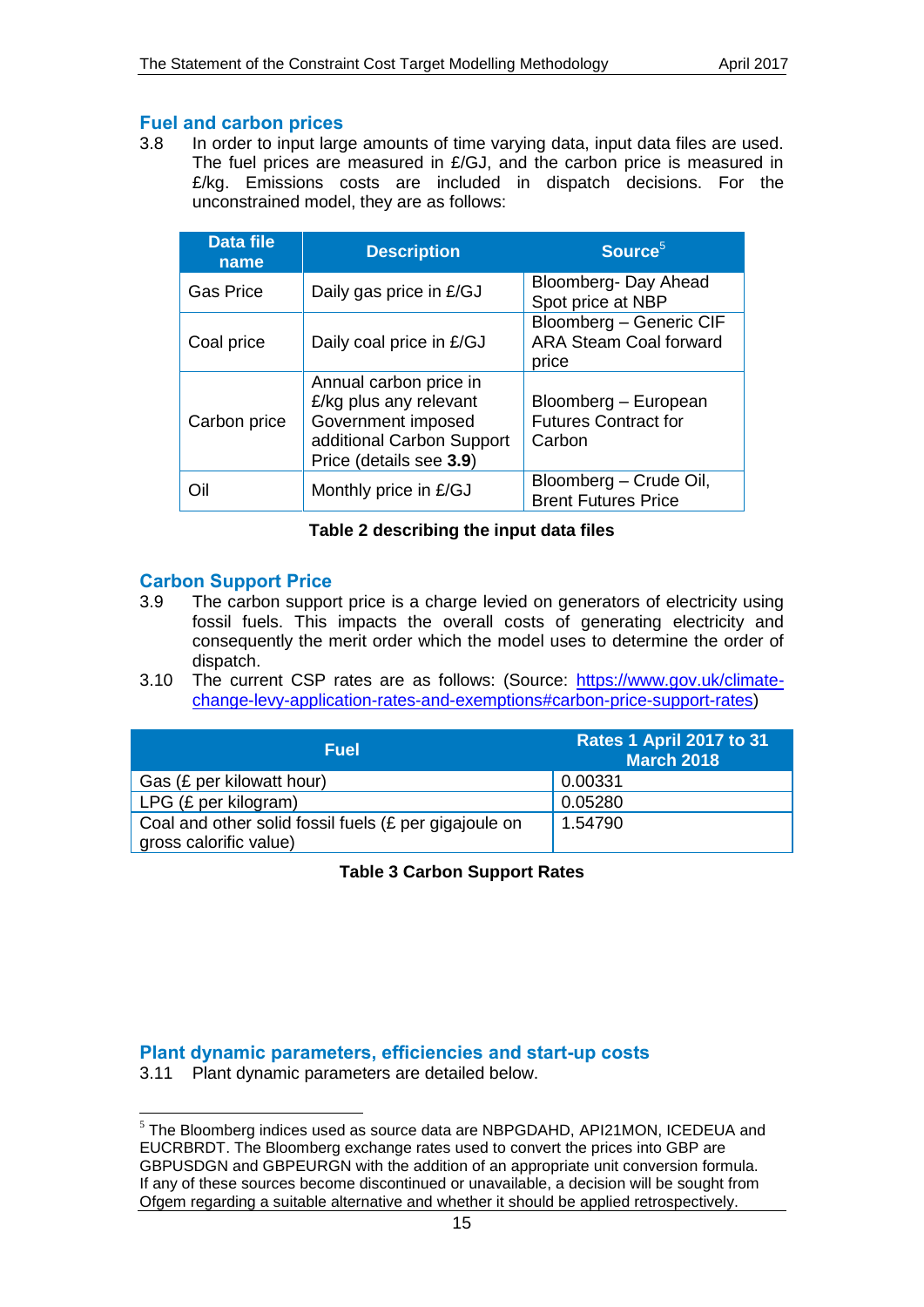3.12 Data sources used by generation plants are given in the table below:

| <b>Input</b>                         | <b>Source</b>                                       |
|--------------------------------------|-----------------------------------------------------|
| <b>BMU Heat rates</b>                | Ex-ante, based on historic generation.              |
| VO&M cost                            | Ex-ante, based on market intelligence.              |
| Start Up & Shut Down<br>cost         | Ex-ante, based on market intelligence/<br>analysis. |
| <b>Technical plant</b><br>parameters | Ex-ante, based on market intelligence.              |

**Table 4 describing data sources for generation plants**

3.13 BMU heat rates are the energy input required for 1MWh of output.

Heat rate = Potential Energy [GJ]/Electrical Energy output [MWh]

Efficiency = Electrical Energy Output [GJ]/Potential Energy Input [GJ]

Since,  $1$ MWh =  $3.6$  GJ,

BMU heat rates= 3.6/Efficiency

- 3.14 VO&M (Variable Operation and Maintenance) charge is a component of the incremental cost of generation per megawatt hour. It is used to recover maintenance costs which are a direct function of generation such as wear and tear and other servicing costs. It is factored into units' short-run marginal costs.
- 3.15 Start up / shut down costs for existing units are estimated in a similar way as that of efficiencies, i.e. through simulating historic market conditions and adjusting the costs until a reasonable match is reached. A full recalibration of the unconstrained dispatch against historic running patterns was undertaken. As it is not possible to verify individual start-up / shut down costs we use these parameters to improve the calibration only.
- 3.16 Selected generators will be treated as "must run". These generators support industrial processes. As such they will always run when available to do so.
- 3.17 Some other generators will be treated as a "must run at SEL, (stable export limit) or above" with the model free to dispatch the economically optimal level at or above SEL for each of these units.
- 3.18 Generation availability is treated as an ex-post input to the unconstrained run of the model where outturn MEL / SEL data, at 6 hours ahead, is employed as the source data. This will be taken for each BM unit for each settlement period and input to the model on a monthly basis in line with other ex-post inputs.
- 3.19 In some instances, it is necessary to put commercial contractual arrangements in place to secure a specific availability on a generator in order to manage a constraint. Typically, these arrangements are put in place with BMUs that require significant advanced notice of the need to adjust their output, for example on nuclear generation.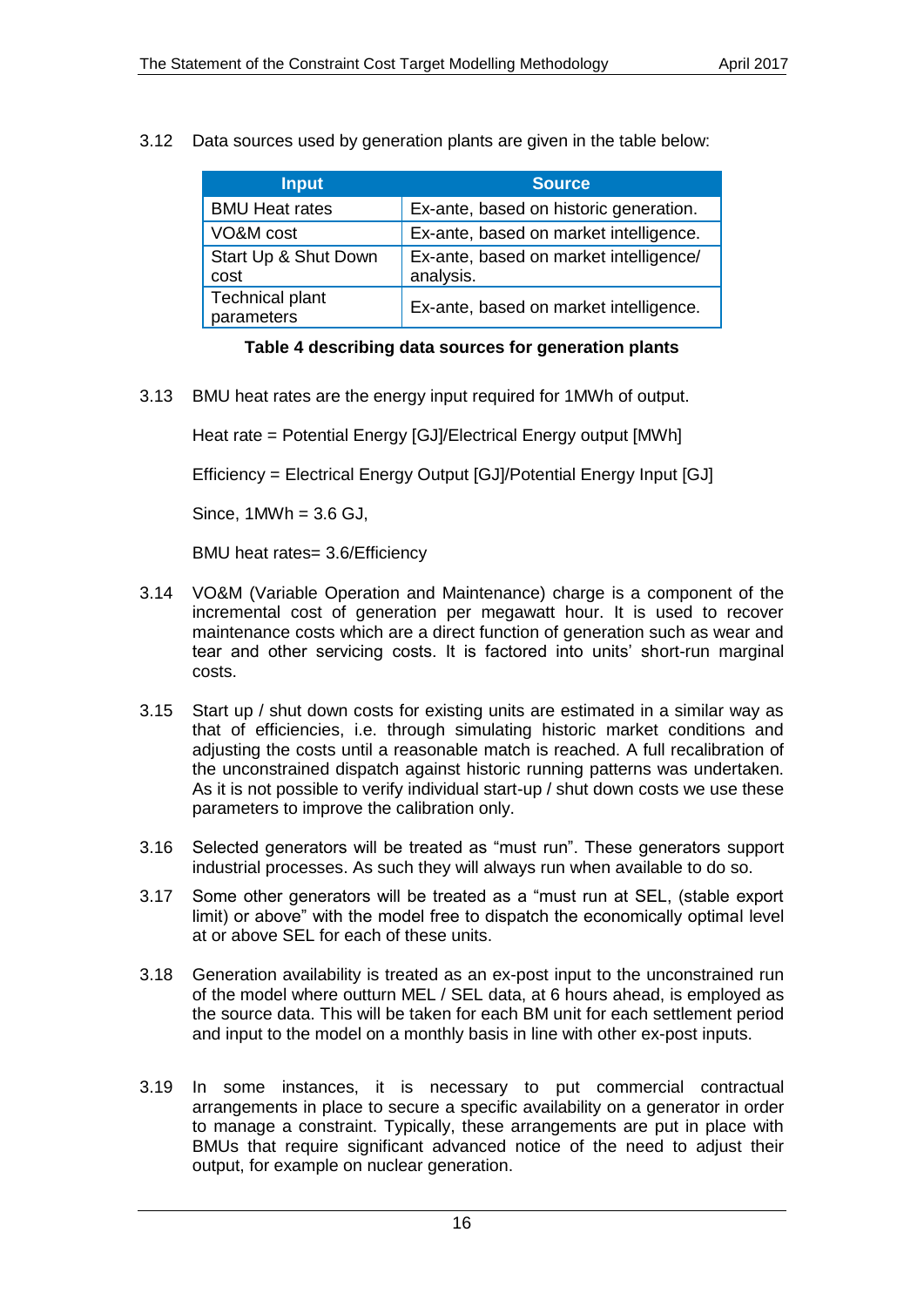- $3.20$  Under REMIT $<sup>6</sup>$ , generators are obliged to submit their best view of BMU</sup> availability and this will be reflected in their MEL submissions. In order to recognise the forward actions taken by NGET in the model, it is necessary to substitute the actual MEL submissions for the period(s) pertaining to the commercial agreement.
- 3.21 Where commercial contractual arrangements have been made to secure availability of a generator to manage constraints (to either higher or lower levels than is customary<sup>7</sup> for a generator) then MEL 6 hour ahead submissions will be replaced by  $99<sup>th</sup>$  percentile MEL value from historic submissions over the previous year. The contracted generators' modelled output will then be reflective of their availability prior to the contract engagement. The SEL of the BMU will also be realigned if necessary to ensure consistency.
- 3.22 In order to maintain transparency, NGET will make available to the Authority, details of any contracts entered into on this basis.
- 3.23 The source of the MEL data will be the National Grid Economic Data warehouse (NED), a system that stores and aggregates operational and halfhourly settlement data. On the rare occasions when this data is not available but the generator is available, one of the following alternatives will be used (in order of preference)
	- (i) MEL / SEL at gate closure (1 hour ahead)
	- (ii) MEL / SEL at real time
	- (iii) The last submitted value by that unit
	- (iv) An average of submitted values from other units of the same type at the same power station.
- 3.24 Commissioning generation is treated as an ex-post input to the model for the first 6 months of operation. Its output will be modelled in the same way as all other generation thereafter. Generation which undergoes conversion to a new fuel type will be treated as a newly commissioning generator.
- 3.25 Cross-border interconnector flows (HVDC) will be modelled at the intraday gate closure position i.e. will be input to the model on an ex-post basis. This input data will be derived using Elexon settlement final physical notification (FPN) for interconnector BMUs, excluding system/error admin accounts, minus trade volumes classified for 'System' needs from NGET's Energy Trade Management System (ETMS). Any further interconnectors would be added to the model at the point of commissioning and handled in the same way as existing interconnection.
- 3.26 In addition to the above, further inputs are required to fully represent generation levels on the system. These are described in further detail in **[Chapter 5: Generation](#page-25-0)**:
	- Hydro generation running assumptions, see **[5.12](#page-26-2) [5.18](#page-26-3)**

-

 $6$  REMIT – Regulation on Energy Market Integrity and Transparency

 $7$  'customary' defined as the expected economic output level or that level evidenced by previous running pattern established in prior 3 months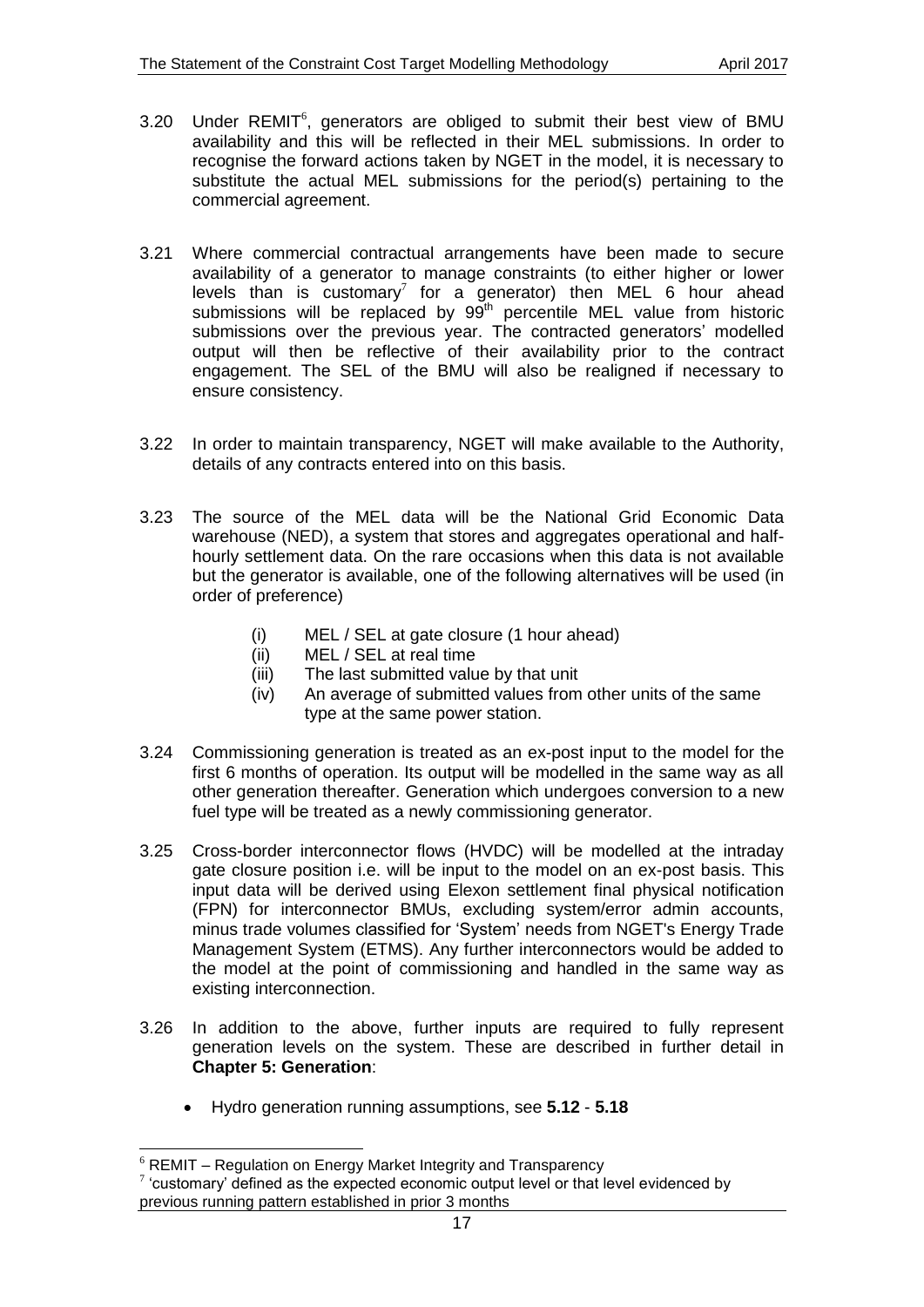Interconnector assumptions, see **[5.19](#page-27-3)** - **[5.20](#page-27-4)**

# <span id="page-17-0"></span>**Outputs**

3.27 The unconstrained model delivers a number of outputs which are written to a file as shown in the table below. These are then used as inputs for the constrained model.

| <b>Data file</b><br>name | <b>Description</b>                                                                                                         |  |
|--------------------------|----------------------------------------------------------------------------------------------------------------------------|--|
| <b>FPN</b>               | Generation, used as Base Generation profile input                                                                          |  |
| <b>MEL</b>               | Available capacity                                                                                                         |  |
| FPN to SEL               | The difference in volume between generation and generator's stable<br>export limit. This is calculated as Min (0, SEL-FPN) |  |
| <b>SRMC</b>              | Short run marginal cost                                                                                                    |  |
| Pump Load                | Pumping, used as Base pumping profile input                                                                                |  |
| <b>IsOperating</b>       | Will have a value of True if the unit is generating and False at all other<br>times (only applies to generation side)      |  |

**Table 5 showing unconstrained model outputs**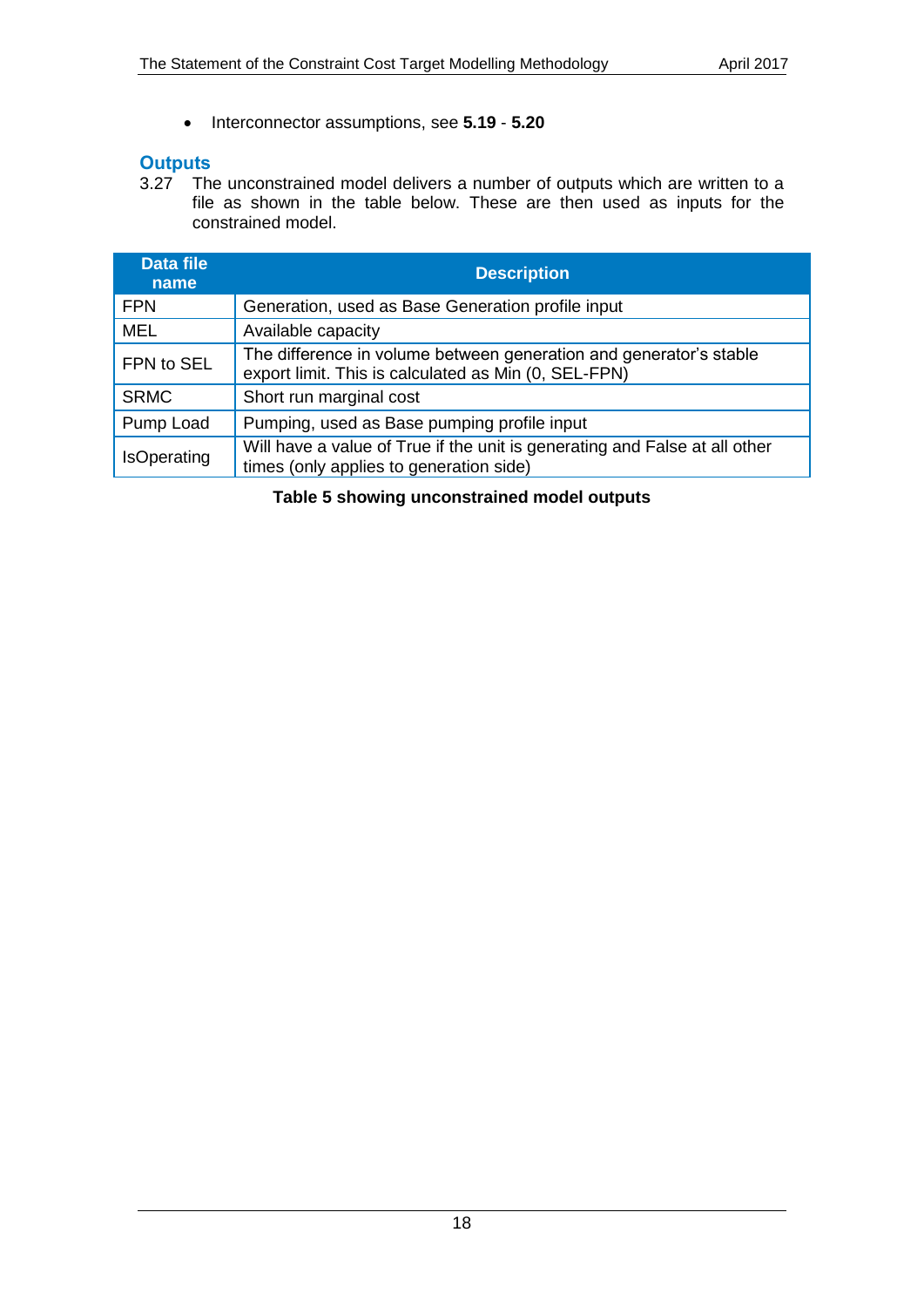# <span id="page-18-0"></span>**Chapter 4: Constrained Model**

### <span id="page-18-1"></span>**Overview**

4.1 The forecast of constraint costs is done by running a simulation of the system unconstrained followed by a run with boundary limits included, using the result from the first run as the starting position of the generating units. Each unit is assigned a set of prices as part of the balancing mechanism explained below and the optimisation engine identifies the minimum cost to move the system from the original position to a feasible position, given the transmission constraints. The diagram below illustrates the second run of the model which will determine the generation output of the constrained system. The inputs are BM bid/offer prices as well as transmission constraint boundary limits (explained in paragraph **[4.23](#page-22-1)**).



**Figure 4 Output Model**

- 4.2 This second run of the model factors in the limitations of the transmission network. The difference between the constrained and unconstrained runs represents the model's assessment of the required volume and associated cost of constraint management activities. The generation output levels from the unconstrained model are used as inputs to the constrained model where Plexos re-dispatches generation to meet demand, whilst considerations to the boundary constraints and the submitted prices for re-scheduling plant are applied.
- 4.3 Where a boundary's capability is exceeded, the resulting constraint is resolved through re-scheduling plant. This is achieved using a representation of offer and bid prices submitted into the balancing mechanism as described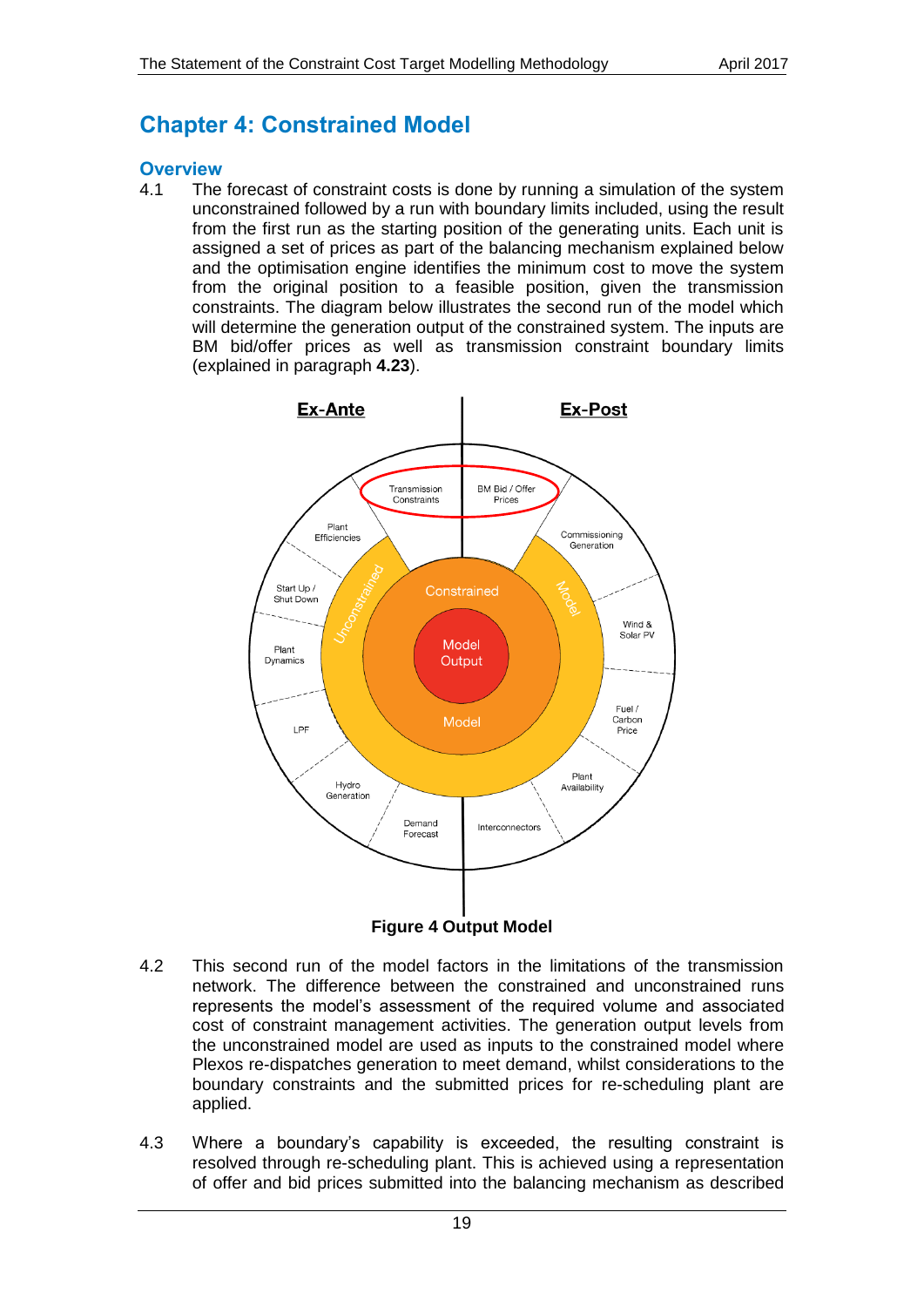in **[4.9](#page-19-2)** through **[4.21](#page-21-0)**. This provides a 'constrained' schedule of plant that satisfies transmission system constraints whilst meeting demand.

- 4.4 The sum of accepted bid and offer costs will be processed as required in Appendix A, then multiplied by the discount factor to determine the modelled target costs, and will be used to determine NGET's performance under the incentive.
- 4.5 The following section describes the way in which the model is constructed, including simulation of the balancing mechanism.

### <span id="page-19-0"></span>**Balancing Mechanism**

- 4.6 The objective function used for the constrained model is to minimise total amount of money spent on the balancing mechanism subject to the boundary limits (and other constraints) set in the model above.
- 4.7 The balancing mechanism is exclusively used in the constrained model. It is simulated through four bid/offer price-quantity pairs, as described in **[4.11](#page-19-3)**, and using the unconstrained dispatch model as an initial condition.
- 4.8 The unconstrained dispatch shall be changed to respect interface limits, and where arbitrage opportunities exist between generators, they shall be taken.

### <span id="page-19-1"></span>**Generation**

- <span id="page-19-2"></span>4.9 Offer Base is the unconstrained generation (FPN). This is the generator selfdispatch level and therefore the base level for each generator in the balancing mechanism.
- 4.10 Offer Prices are read in three bands and are conditional on whether the generator is operating. When generating, the three bands are to move between FPN and off (De-sync Bid), FPN and SEL (Energy Bid) and FPN and Max availability (Energy Offer). When not generating, the first two bands are zero, and the third band is to take the generator up to SEL (Sync Offer).
- <span id="page-19-3"></span>4.11 Four prices are used because there are broadly four categories of actions in the BM that have different price drivers; they, and their drivers, are as follows:
	- De-sync Bids the submitted bids on a unit to reduce its output from SEL to zero. One would expect the price to reflect the value of the fuel saved and/or subsidy forgone, and also the cost of increased maintenance due to the extra synchronisation that will occur at a future time.
	- Energy Bids the submitted bids on a unit to reduce its output from FPN towards SEL. One would expect the price to reflect the value of the fuel saved and/or subsidy forgone.
	- Energy Offers the offers on a synchronised unit above SEL. One would expect the price to reflect the cost of fuel used plus an opportunity element.
	- Sync Offers the submitted offers on a unit to switch the unit on and increase its output to SEL. One would expect the price to reflect the cost of fuel used, and the maintenance cost due to the synchronisation event.
- 4.12 To derive the prices for the four operating modes described above, the volume weighted average offer and bid prices are calculated on a half hourly basis for each BMU, using an ex-post input of actual submitted prices. These are calculated from the capped physical notification (CPN) which is defined as the minimum value of the final physical notification and the maximum export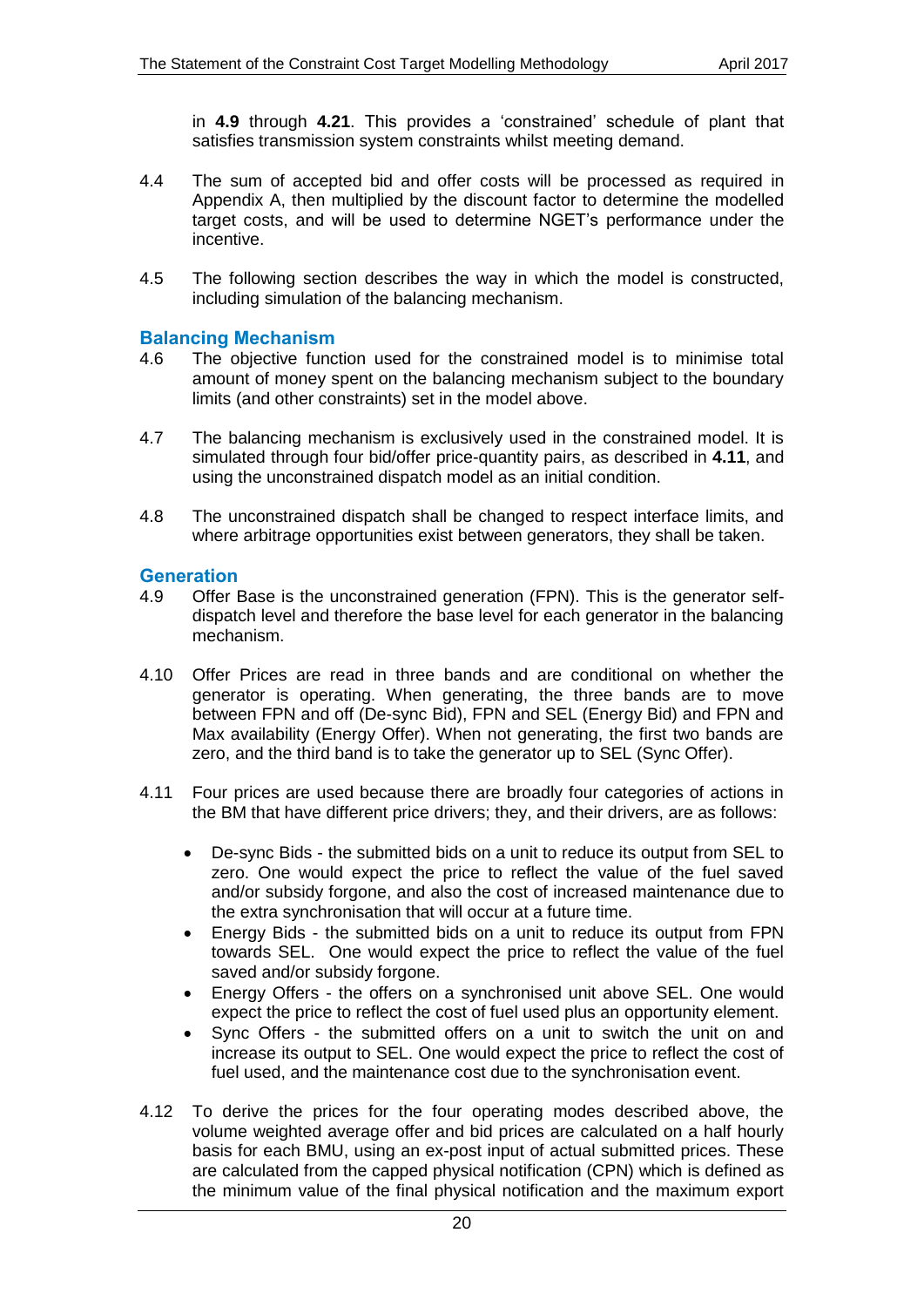level. Using the CPN, the offer prices can be calculated for their corresponding offer quantities. From these, the weighted average per half hour per BMU for each operating mode can be found. These are the prices used in the constrained model.

4.13 The tables below give the relationship between the three Plexos bands and the corresponding offer prices and quantities.

| <b>Model Price</b>                                      |                     |                   |  |
|---------------------------------------------------------|---------------------|-------------------|--|
| <b>When Operating</b><br><b>When Off</b><br><b>Band</b> |                     |                   |  |
|                                                         | De-sync Bid         |                   |  |
|                                                         | <b>Energy Bid</b>   |                   |  |
|                                                         | <b>Energy Offer</b> | <b>Sync Offer</b> |  |

### **Table 6 showing offer price bands**

| <b>Model Quantity</b> |                       |                 |
|-----------------------|-----------------------|-----------------|
| <b>Band</b>           | <b>When Operating</b> | <b>When Off</b> |
| 1                     | -99999MW              |                 |
| 2                     | $Min(0, SEL - FPN)$   | ŋ               |
| З                     | 99999MW               | 99999MW         |

#### **Table 7 showing offer quantity bands**

4.14 Offer and bid quantities are calculated based on an unconstrained dispatch. Negative quantities are used for bands 1 and 2 to denote bids for reducing output below FPN. Note that although bands 1 and 3 are set values, Plexos caps the value based on the generator parameters. The three offer quantity bands for an operating generator are illustrated in **[Figure 5](#page-21-1)**.

### <span id="page-20-0"></span>**Pumping Load**

- 4.15 For pump storage units, prices and volumes for actions affecting the amount of pumping are required.
- 4.16 Pumping Bid Base is the unconstrained pumping (FPN). This is the generator self-dispatch level and therefore the base level for each generator in the balancing mechanism
- 4.17 Pumping Bid prices are read in two bands; to move between a negative FPN and zero (Pump Offer), or max availability between zero and MIL (Pump Bid).
- 4.18 Two prices are used because there are two categories of actions in the BM that have different price drivers; they, and their drivers, are as follows:
	- Pump Bids the submitted bids on a unit to increase its pumping load. One would expect the price to broadly reflect the cost of energy used.
	- Pump Offers the offers on a unit to reduce its load from a negative FPN towards zero. One would expect the price to broadly reflect the value of energy saved.
- 4.19 To derive the prices for the two Plexos bands described above, the volume weighted average of the submitted offer price for each BMU, is calculated for each half-hour period. These are calculated from the capped physical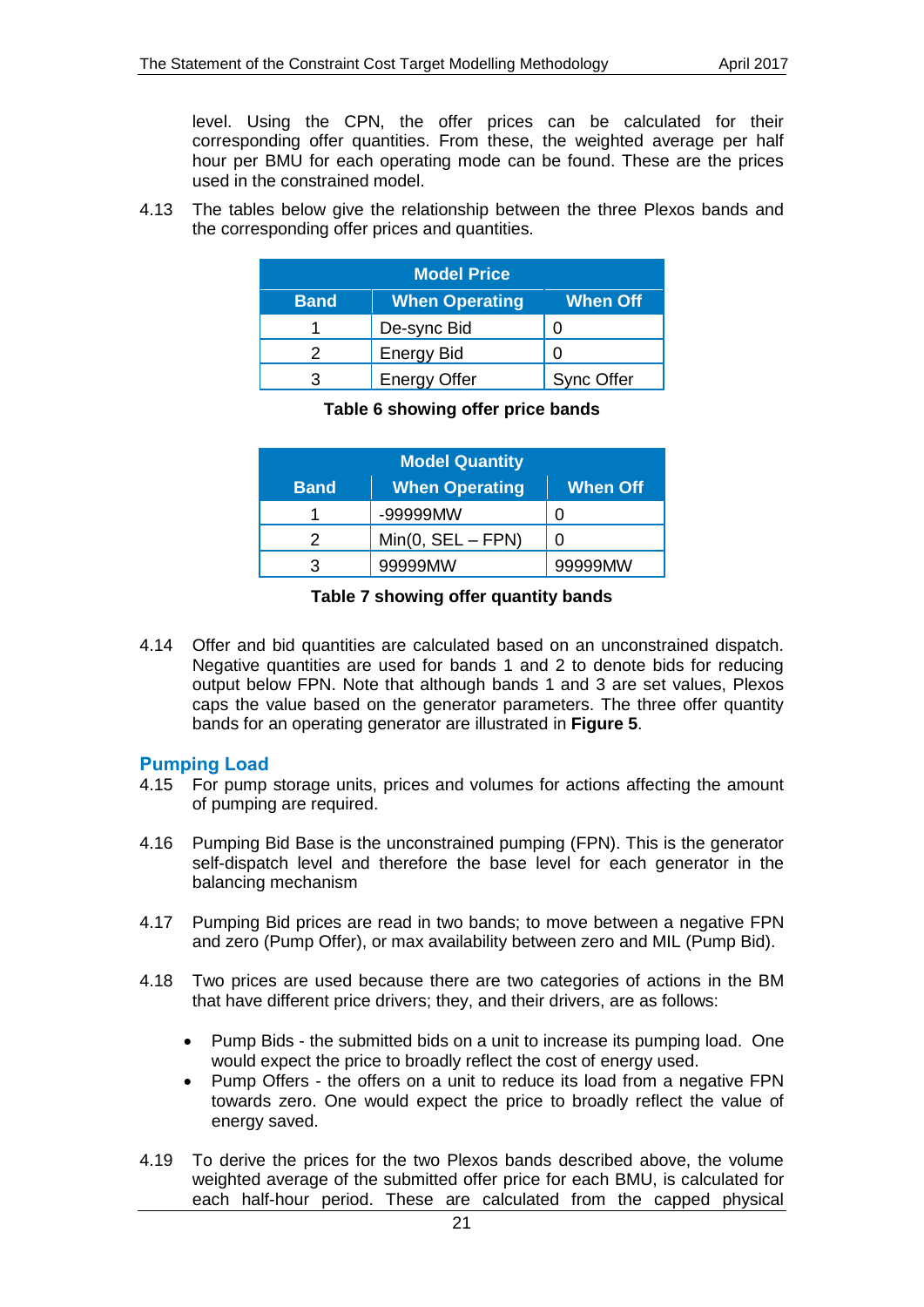notification (CPN) which is defined as the minimum value of the final physical notification and the maximum export level. Using the CPN, the bid prices can be calculated for their corresponding bid quantities. From these, the weighted average per half hour per BMU for each band can be found. These are the prices used in the constrained model.

4.20 The tables below give the relationship between the two Plexos bands and the corresponding bid prices and quantities.

|                               | <b>Pumping Bid Price</b> |  |  |
|-------------------------------|--------------------------|--|--|
| <b>Pumping</b><br><b>Band</b> |                          |  |  |
|                               | Pump Offer               |  |  |
|                               | Pump Bid                 |  |  |

# **Table 8 showing pumping bid price bands**

| <b>Pumping Bid Quantity</b>   |              |
|-------------------------------|--------------|
| <b>Pumping</b><br><b>Band</b> |              |
|                               | $-999999$ MW |
|                               | 99999MW      |

# **Table 9 showing pumping bid quantity bands**

<span id="page-21-0"></span>4.21 Offer and bid quantities are calculated based on unconstrained dispatch. Negative quantities are used for band 1 to denote offers for reducing load below FPN. Note that although bands 1 and 2 are set values, Plexos caps the value based on the pumped storage generator parameters. The two pumping bid quantity bands for an operating generator are illustrated in **[Figure 5](#page-21-1)**.



# <span id="page-21-1"></span>**Figure 5 showing the balancing mechanism price-quantity relationships**

4.22 The model will take any number of the above actions in whatever combination is most economic on a particular unit, given its dynamic parameters.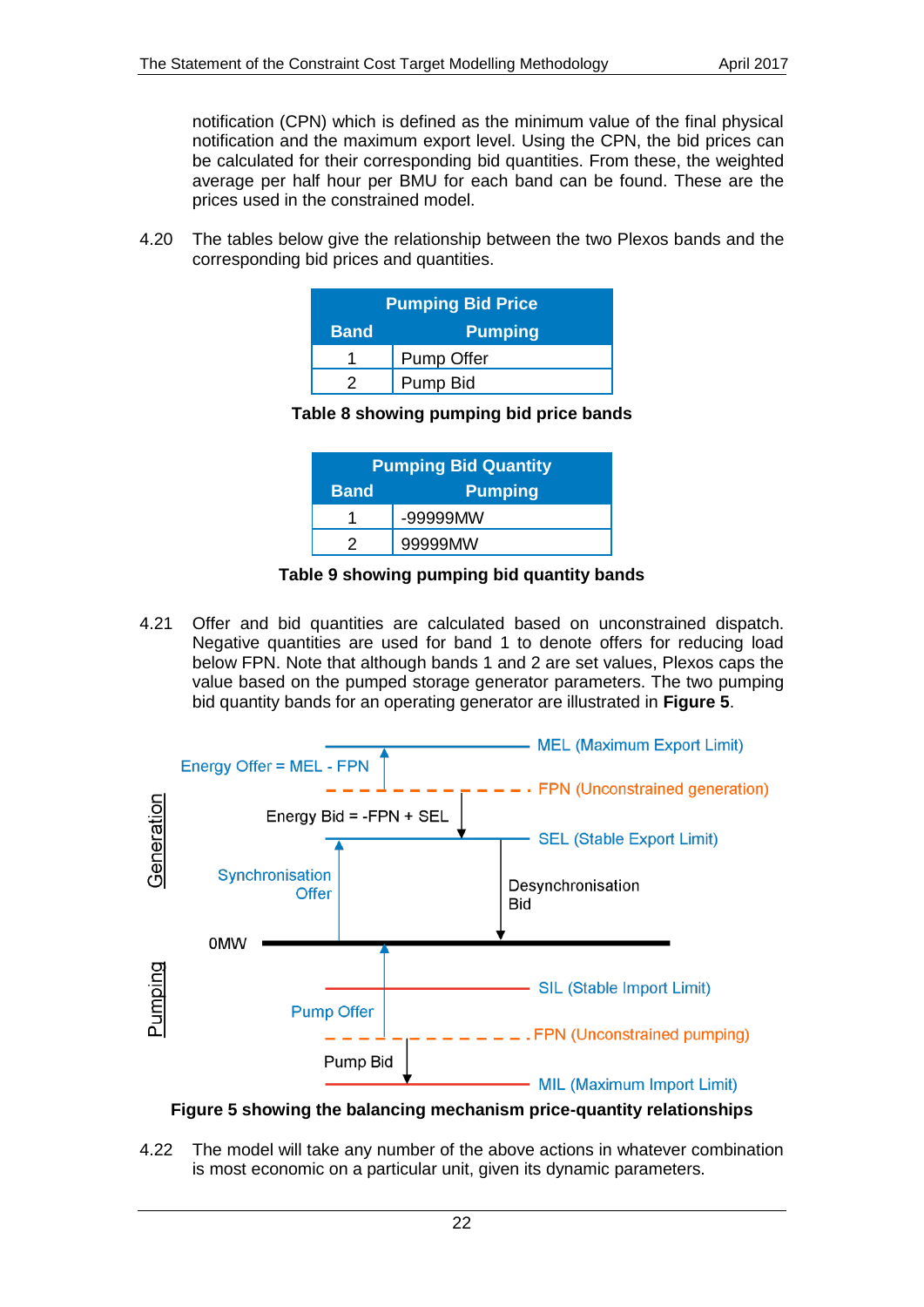# <span id="page-22-0"></span>**Data Inputs**

<span id="page-22-1"></span>4.23 In addition to the inputs to the unconstrained model, the constrained model has additional data file inputs for the balancing mechanism and the boundary limits. These are as follows:

| <b>Input name</b>     | <b>Description</b>                                                                            | <b>Source</b>                                                                                                                              |  |
|-----------------------|-----------------------------------------------------------------------------------------------|--------------------------------------------------------------------------------------------------------------------------------------------|--|
| Generation            |                                                                                               |                                                                                                                                            |  |
| <b>FPN</b>            | Used as Offer Base input for<br>generation; Half-hourly generation<br>level of each asset.    | Unconstrained model                                                                                                                        |  |
| <b>MEL</b>            | Energy offer volume, also used for<br>the Synch Offer volume                                  | Unconstrained model                                                                                                                        |  |
| FPN to<br><b>SEL</b>  | Energy Bid volume, only applied<br>when unit is generating                                    | Unconstrained model                                                                                                                        |  |
| IsOperating           | Flag to indicate what state the<br>generator was in when<br>unconstrained.                    | Unconstrained model                                                                                                                        |  |
| De-sync<br><b>Bid</b> | Bid price to turn off                                                                         | Volume weighted average of<br>bid prices submitted in the BM<br>between SEL and 0, subject to<br>the condition $FPN > 0$                   |  |
| Sync Offer            | Offer price to turn on. Only used<br>when plant is off in the<br>unconstrained solution       | Volume weighted average of<br>offer prices submitted in the<br>BM between 0 and SEL,<br>subject to the condition FPN =<br>0                |  |
| <b>Energy Bid</b>     | Price to turn down from present level<br>to SEL (minimum stable level)                        | Volume weighted average of<br>bid prices submitted in the BM<br>between FPN and SEL,<br>subject to the condition FPN ><br><b>SEL</b>       |  |
| Energy<br>Offer       | Price to turn up from present level to<br>max capacity.                                       | Volume weighted average of<br>offer prices submitted in the<br>BM between FPN and MEL,<br>subject to the condition SEL $\leq$<br>FPN < MEL |  |
| Pumping               |                                                                                               |                                                                                                                                            |  |
| -FPN                  | Used as Pumping Bid Base input for<br>pumping; Half-hourly generation<br>level of each asset. | Unconstrained model                                                                                                                        |  |
| Pump Offer            | Price to reduce pumping from<br>present level towards 0                                       | Volume weighted average of<br>bid prices submitted in the BM<br>between FPN and 0, subject to<br>the condition $FPN < 0$                   |  |
| Pump Bid              | Price to increase pumping from<br>present level towards MIL                                   | Volume weighted average of<br>bid prices submitted in the BM<br>between FPN and MIL, subject<br>to the condition $0 > FPN > MIL$           |  |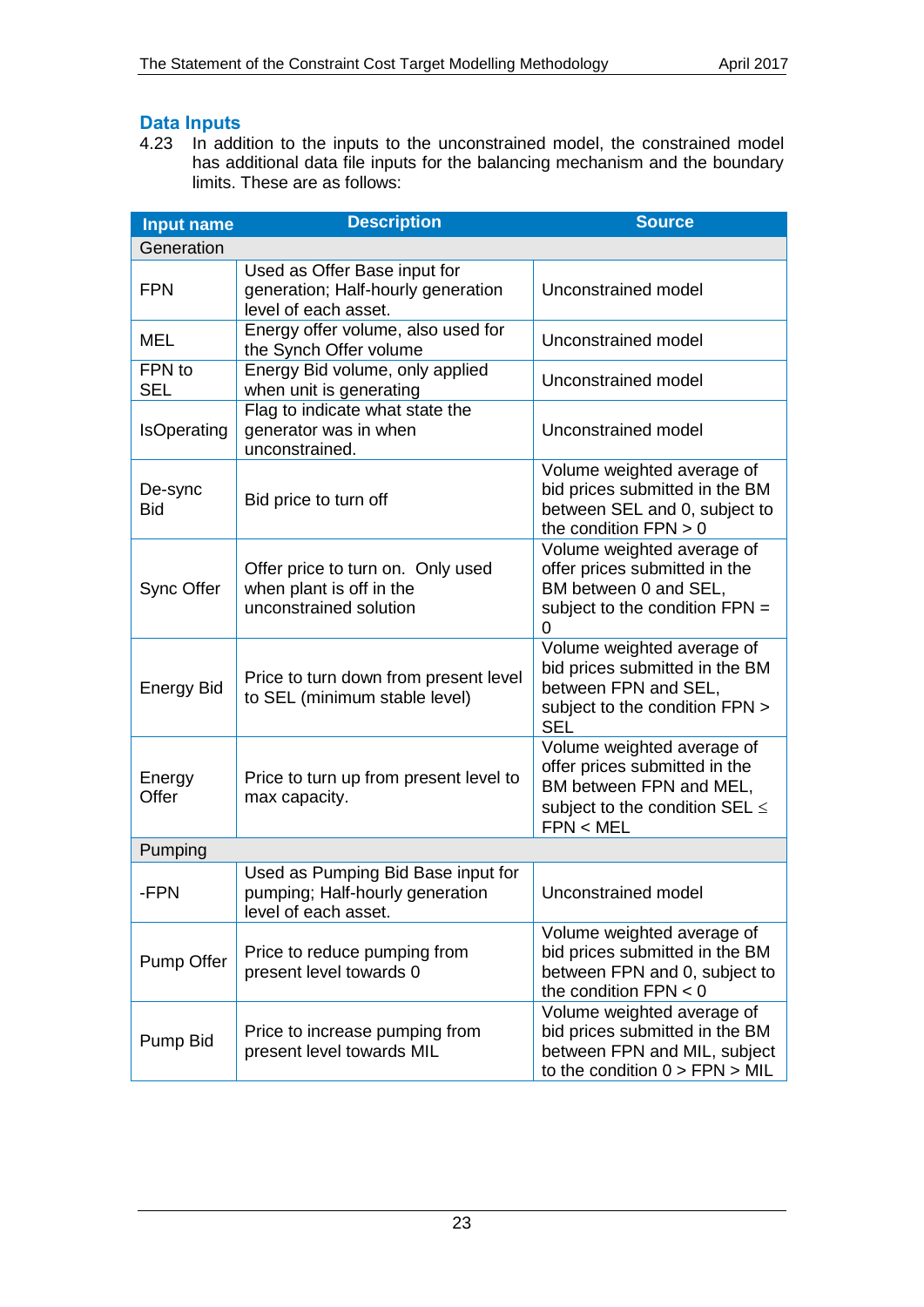| Input name                      | <b>Description</b>                                                                                   | <b>Source</b>                                  |
|---------------------------------|------------------------------------------------------------------------------------------------------|------------------------------------------------|
| <b>Transmission Constraints</b> |                                                                                                      |                                                |
| Import<br>Limit                 | Limit on flow across an interface in<br>the direction away from a central<br>system reference point, | Determined by NGET<br>(explained in chapter 2) |
| Export<br>Limit                 | Limit on flow across an interface in<br>the direction towards a central<br>system reference point,   | Determined by NGET<br>(explained in chapter 2) |

#### **Table 10 showing input sources for the constrained model**

- 4.24 On the rare occasion that the relevant prices are not available, then a number of options exist. These are listed below in order of preference and, subject to data availability, capped (or collared) to avoid the possibility for self-arbitrage<sup>8</sup>:
	- (i) The last relevant price can be used
	- (ii) Else, the average of all units of the same fuel type at the node can be used
	- (iii) If none of the above is possible, then the average of the same fuel type at neighbouring Plexos nodes.
	- (iv) Alternatively, the average price of the same fuel type within the country can be used.
	- (v) Finally, the average price of the same fuel type within GB can be used.

### <span id="page-23-0"></span>**Intertrips**

- 4.25 Intertrips are not modelled explicitly. Intertrip arming can support a higher boundary flow capability. If an intertrip has existed for four years or more and where it is, in real time, operationally and commercially viable, then any resultant additional capability will be applied to the 8 week ahead boundary limit. This removes from the constraint target any benefit produced by the arming of these intertrips.
- 4.26 It should be noted, that a majority of inter-trips have an associated cost when they are armed. These costs will be added to the constraint model target on an ex-post basis if and when they are armed. For the avoidance of doubt, these will be added to the target after the application of the discount factor.
- 4.27 In the unlikely event of a transmission fault occurring when an intertrip is armed, thus causing the intertrip to operate, any costs payable to the generator due to the intertrip operation will be added as a pass-through cost to the constraint model target on an ex-post basis. For the avoidance of doubt, these will be added to the target after the application of the discount factor.
- <span id="page-23-1"></span>4.28 INTERTRIP\_COST<sub> $t=$ </sub> (Sum of all costs associated with Intertrips<sup>9</sup>)

# **Ensuring a Credible Target**

-

4.29 The constraint boundaries and voltage rules that are applied to the model are derived at 8 weeks ahead. This process is intended to set a baseline for all

 $8$  Self-arbitrage is accepting bids and offers at the same unit to generate a net income to the SO. The BSC requires that the prices submitted to the BM do not allow for self arbitrage. Only Intertrips with commercial agreements in place 4 years or longer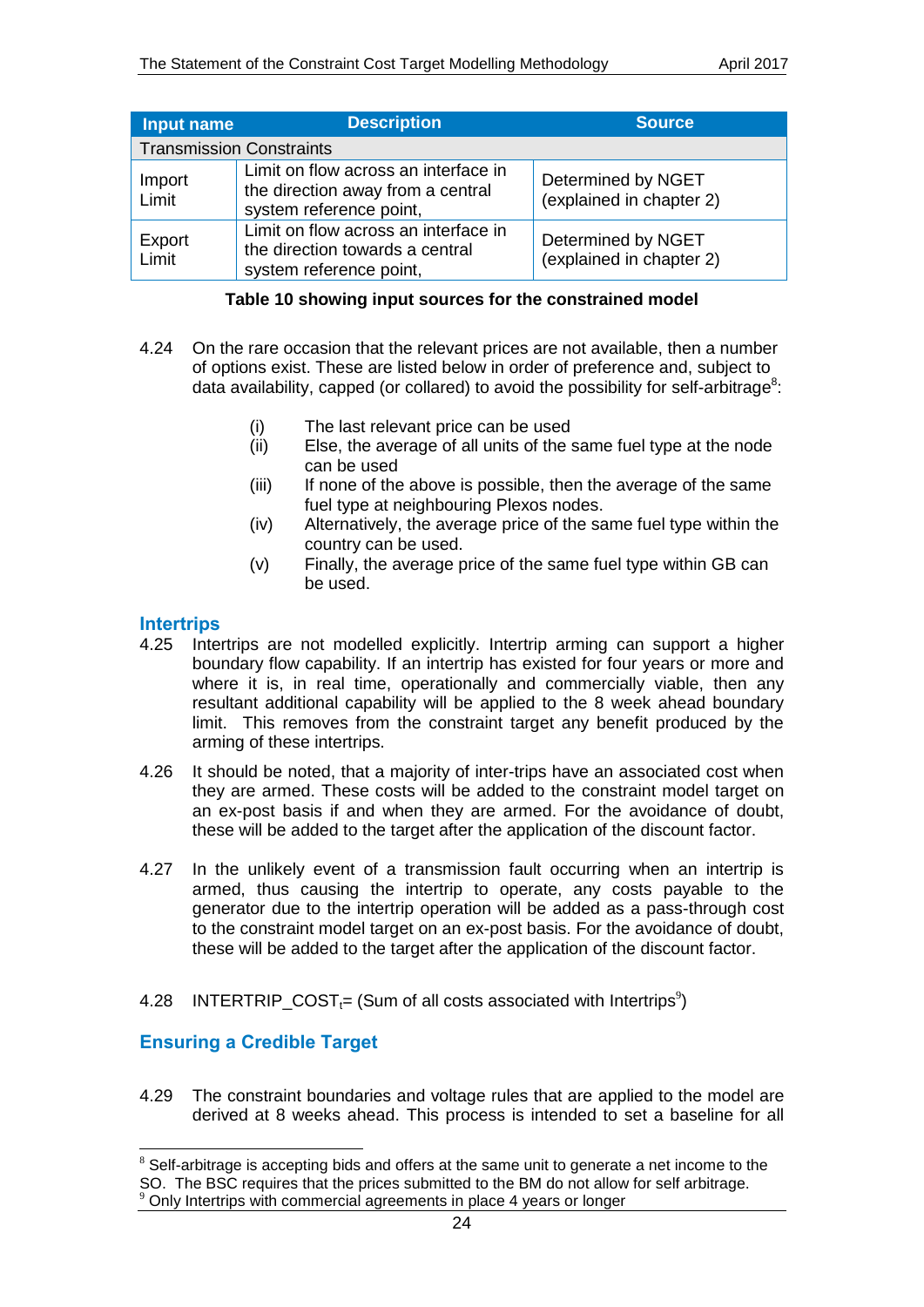boundaries on the system, reflecting the expected conditions on the NETS on a holistic basis.

- 4.30 In a limited number of circumstances, the process could produce lower boundary conditions or tighter voltage rules, which could result in the modelled target cost being too high and not reflecting the observed operational conditions. If the monthly target exceeds 2 standard deviations of historic outturn, National Grid must provide evidence as to why the target is justified.
- 4.31 If National Grid do not consider or cannot convince the Authority that a constraint limit is credible, and the Authority has reason to believe, based on historical comparison, that a constraint limit is not credible, National Grid will seek to improve the modelled target by submitting an alternative boundary limit for approval to the Authority, together with a justification. The proposed boundary limit will be less restrictive than the 8 week ahead boundary limit, or in the case of a voltage rules revision, a lower requirement than that set at 8 week ahead. The intent of any such proposal will be to produce a lower modelled target cost than that derived by application of the 8 week ahead limit
- 4.32 For the avoidance of doubt, if an operational boundary limit improves as a result of a change to the standard running arrangement, or as a result of a clear set of actions or strategy employed by the System Operator, the 8 week ahead boundary will stand. Furthermore, if the operational limit improves as a result of a change to the underlying plant despatch in operational timescales the boundary will stand. This is because the potential impact that these actions or strategies might have is accounted for in the discount factor.

# <span id="page-24-0"></span>**Outputs**

- 4.33 The outputs from the constrained model are the actions taken and the extent of congestion, giving the constraint volumes (cleared offer quantities) in total and per generator along with the cleared constraint costs. The sum of all the units cleared offer costs and cleared pump bid costs makes the total BM cost of resolving the constraints. This is to be used to produce the target for the incentive scheme.
- 4.34 Processing of Plexos output data (cleared offer costs and volumes) from the constrained run may be required to create the Constraint Cost Modelled Target where there exists 'High cost-low volume actions' as defined in **[5.26](#page-27-5)** and Appendix A.
- 4.35 In accordance with licence paragraph [4C.38] of Special Condition 4C, if NGET become aware of significant issues which indicate the existence of a model inaccuracy in the Constraint model related to target costs, NGET shall notify the Authority of the inaccuracy(s) and its materiality and promptly seek approval to correct the model inaccuracy(s).
- 4.36 In past schemes, we have received erroneous data from third parties, for example an incorrect MEL or price submission that may have occurred for just one settlement period. Such data can potentially affect the model target.
- 4.37 In the event a third party data error occurs that could potentially affect the model cost target, NGET will seek to confirm the error with the third party and correct the error. Details of the correction, along with third party confirmation will be provided to the Authority. For the avoidance of doubt this approach will only be taken for third party errors. Any other model inaccuracies or error will be corrected in accordance with the process described in 4.30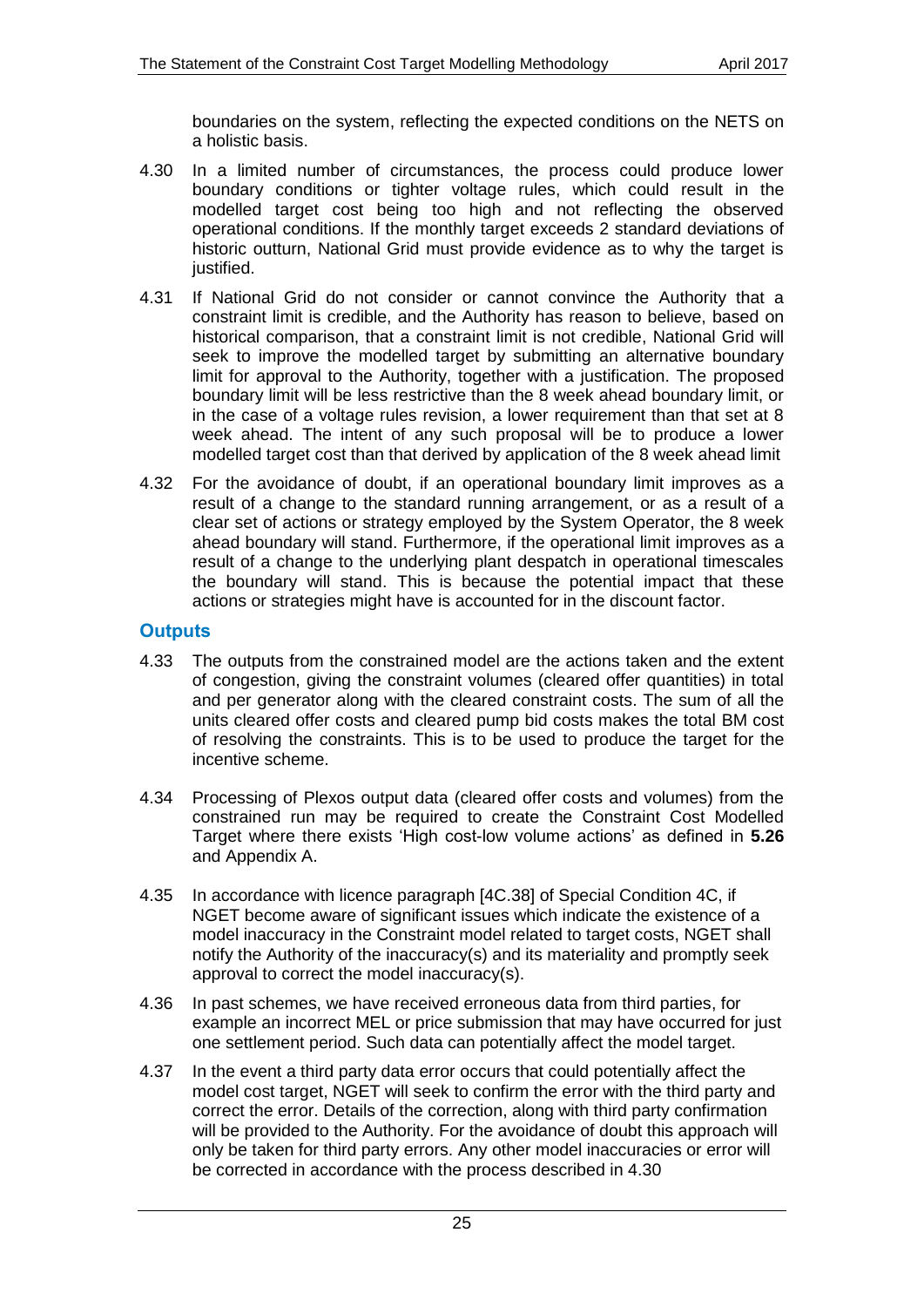# <span id="page-25-0"></span>**Chapter 5: Generation**

### <span id="page-25-1"></span>**Overview**

5.1 This section describes how non-conventional forms of generation are treated within the model.

### <span id="page-25-2"></span>**Transmission Connected Wind Generators**

- 5.2 Wind is an intermittent generator which currently has little capability to respond to price signals or instruction from National Grid (it can turn down/off, but cannot turn up).
- 5.3 Settlement meter data will be used as an ex-post model input for wind where available. Settlement meter data is the half-hourly time series of power output for each wind generator in MW. Where this data is not available we will use the MERRA [\(https://gmao.gsfc.nasa.gov/merra/\)](https://gmao.gsfc.nasa.gov/merra/) dataset in the same manner as set out for the treatment of embedded wind generation.
- 5.4 Wind is modelled using the percentage of available capacity and ex-post wind output data. This will be half hourly metered wind output data.

| <b>Input</b>  | <b>Description</b>                            | <b>Source</b>                                                                          |
|---------------|-----------------------------------------------|----------------------------------------------------------------------------------------|
| Variable wind | <b>Ex-post half hourly wind</b><br>generation | Settlement metering, adjusted for<br>any BM actions and/or trades<br>taken on the unit |

#### **Table 11 showing the wind data input to the model**

### <span id="page-25-3"></span>**Embedded Wind and Non Settlement Metered Wind Generators**

- 5.5 Embedded wind is modelled on a regional basis: that is to say the network model is divided into approximately ninety regions for the purpose of forecasting wind generation.
- 5.6 Hourly historical weather data will be extracted from the MERRA dataset for each of the ninety regions, and used to generate hourly load factors. Each embedded wind generator which is included in the constraints model is assigned to one of the ninety regions and allocated the respective hourly load factor. Each of the embedded wind generators is electrically connected to the transmission network model at the relevant Grid Supply Point (GSP) / TO substation, or where that information is not available, to the closest appropriate TO substation.
- 5.7 Embedded wind is assigned a default high price to reflect their nonparticipation in the BM and therefore inability to control their output. Plexos then deems actions at these units uneconomic. Any action taken at these units is re-priced according to Appendix A.

# <span id="page-25-4"></span>**Monitoring of New Wind Farm Connections**

5.8 It is important to ensure that as new wind farms are connected to the electricity network, the model is kept up to date to ensure that the metered output of the wind farms ex-post can be input and their contribution to meeting demand more accurately modelled. Hence, a list of all wind farms along with the nodes at which they are connected, their connection dates and capacity will be maintained on a monthly basis. This will replicate NGETs Energy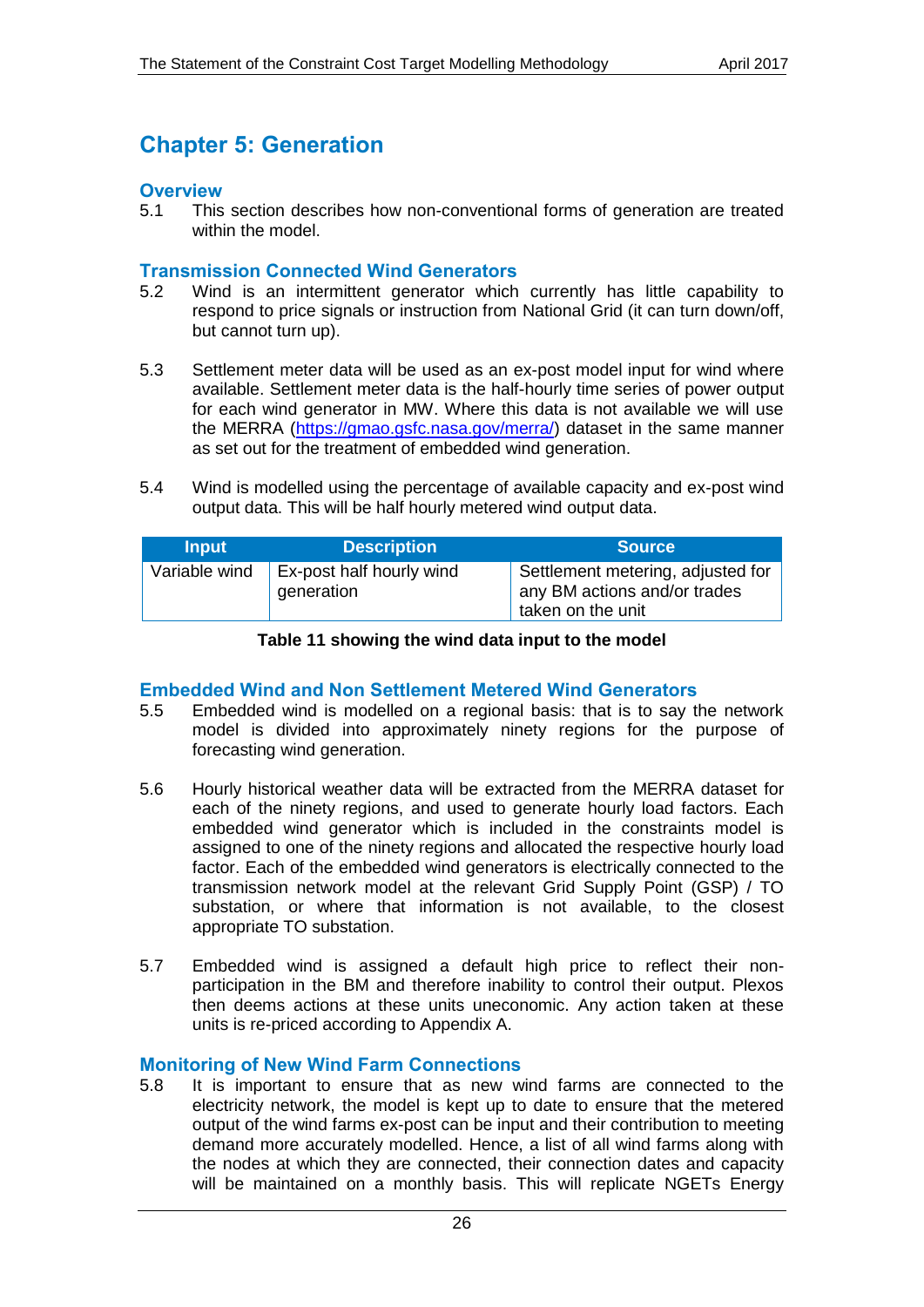Forecasting System (EFS). Updates to new generation connections for which Elexon data is unavailable, such as for embedded wind farms, will be made using an appropriate auditable source (currently Ofgem's data record).

# <span id="page-26-0"></span>**Solar PV**

- 5.9 Solar PV is handled in much the same way as embedded wind generation. Utilising actual outturn weather data from the Met Office, an estimate of Solar PV generation is calculated at a number of regions across the country based on the generation capacity within each region. This aligns with National Grid's current solar PV forecasting capability.
- 5.10 Solar PV regions may be updated on a monthly basis throughout the scheme, reflecting changes to number of regions, their definition, generation capacity and other related properties.
- 5.11 Solar PV units are set as 'must run' and will therefore generate in the model at the level estimated by the above description.

# <span id="page-26-1"></span>**Hydro**

- <span id="page-26-2"></span>5.12 Hydro is modelled in two ways – pumped storage and run of river.
- 5.13 Run of river is modelled by assuming a monthly water inflow into a head pond. Plexos then optimises the release of this water to generate electricity. The observed monthly hydro generation is used to calculate the average value.
- 5.14 Pumped storage is dispatched based on price differential within a day. If there is sufficient price differential during the day, Plexos will schedule pumping at times of low price and generation at times of high price.
- 5.15 Pumped storage plants are modelled as a closed system comprising a head storage and a tail storage, shared between the multiple BM units at each plant. There are no energy flows into or out of the head or tail storages other than from generating or pumping. A pump efficiency is also defined for each pumped storage generator.
- 5.16 Pumped storage utilisation is optimised on a daily basis. In the unconstrained model, pumped storage will arbitrage between peak and off-peak periods in order to lower system-wide generation costs in the objective function.
- 5.17 The treatment of pumped storage units with respect to unconstrained model outputs is as follows.
	- The unconstrained period-level output of each generator, including pumped storage units, is passed to the constrained model run.
	- When pumped storage units are pumping rather than generating, this is reported by Plexos as pump load rather than negative generation.
	- However, across the system as a whole, the unconstrained generation output will increase in order to meet pumping load.
- <span id="page-26-3"></span>5.18 In the constrained model, deviations in pumped storage generation (due to transmission constraints for example) from the initial FPN position are optimised in the same manner as for other generators.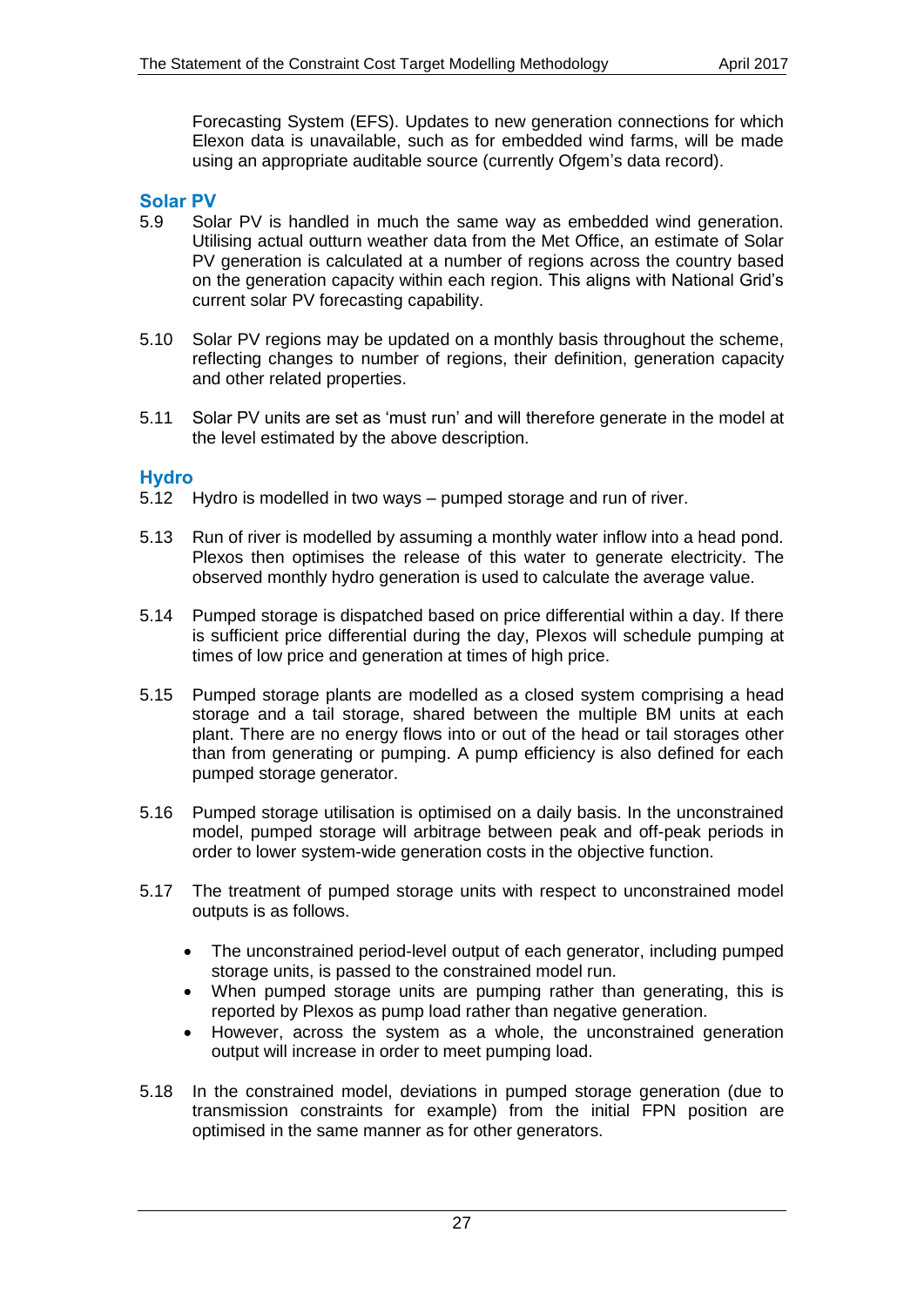### <span id="page-27-0"></span>**Interconnected Markets**

- <span id="page-27-3"></span>5.19 Interconnected markets can drive constraint levels across certain key boundaries, either as sink (export) or source (import). The GB system presently has four interconnectors (GB-France), Moyle (GB-NI), BritNed (GB-Netherlands) and the East-West (GB-Eire).
- <span id="page-27-4"></span>5.20 In order to accurately reflect the impact of cross-border interconnector flows on constraints within the model, Interconnectors flows (HVDC) will be modelled at the intraday gate closure position i.e. will be input to the model on an ex-post basis. This input data will be derived using Elexon settlement Final Physical Notifications (FPNs) for interconnector BMUs, excluding system/error admin accounts and minus trade volumes for system needs only from NGET's Energy Trade Management System (ETMS).

# <span id="page-27-1"></span>**Embedded BMUs**

- 5.21 Some generators that are also nominally BMU's due to their capacity are embedded and can operate using a non-conventional fuel or may provide power to an aligned process or specific demand requirement.
- 5.22 There are two particular BMUs that we have identified, Markinch and Fellside whose output cannot be determined because they meet a specific demand requirement. In the case of Markinch it supplies steam to a paper plant and for Fellside it provides power to the nuclear reprocessing plant.
- 5.23 Our analysis suggests that they meet varied demand requirements across the year but when they are operating they do not offer flexibility and they do not operate within the context of a competitive, heat rate driven, market dispatch. In order to model their potentially significant output, we set their SEL to MEL to prevent the model dispatching them within the overall market optimisation.
- 5.24 If any additional generators were identified that operate in this manner we would apply this same methodology. For avoidance of doubt this would not be deemed a model inaccuracy, but we would make note and inform the Authority through normal reporting processes

# <span id="page-27-2"></span>**High Cost-Low Volume Actions**

- 5.25 Very high prices are attached to offer acceptance actions which the control room are unlikely or unable to take, e.g. on non BM-wind or nuclear generators. For non-BM wind (where National Grid has no way to commercially instruct them), a very high default price of -£99999/MWh is set to discourage Plexos from selecting this bid to resolve constraints. Nuclear units do submit BM prices at typically very high levels (+/- £10000/MWh) to indicate their inflexibility to alter their output.
- <span id="page-27-5"></span>5.26 In situations where Plexos has no other option than to take a very high cost action to resolve a constraint, this potentially leads to an unrealistically high constraints target. In order to more accurately reflect the costs of actions available to the control room, a method of re-pricing will be employed.
- 5.27 Appendix A details the criteria used to determine the High Cost-Low Volume actions to be removed, and the representative replacement costs.
- 5.28 Any actions which meet the listed criteria will be deducted from the monthly modelled Plexos constraints target cost. The volume of bids/offers extracted from the cost target then need to be replaced by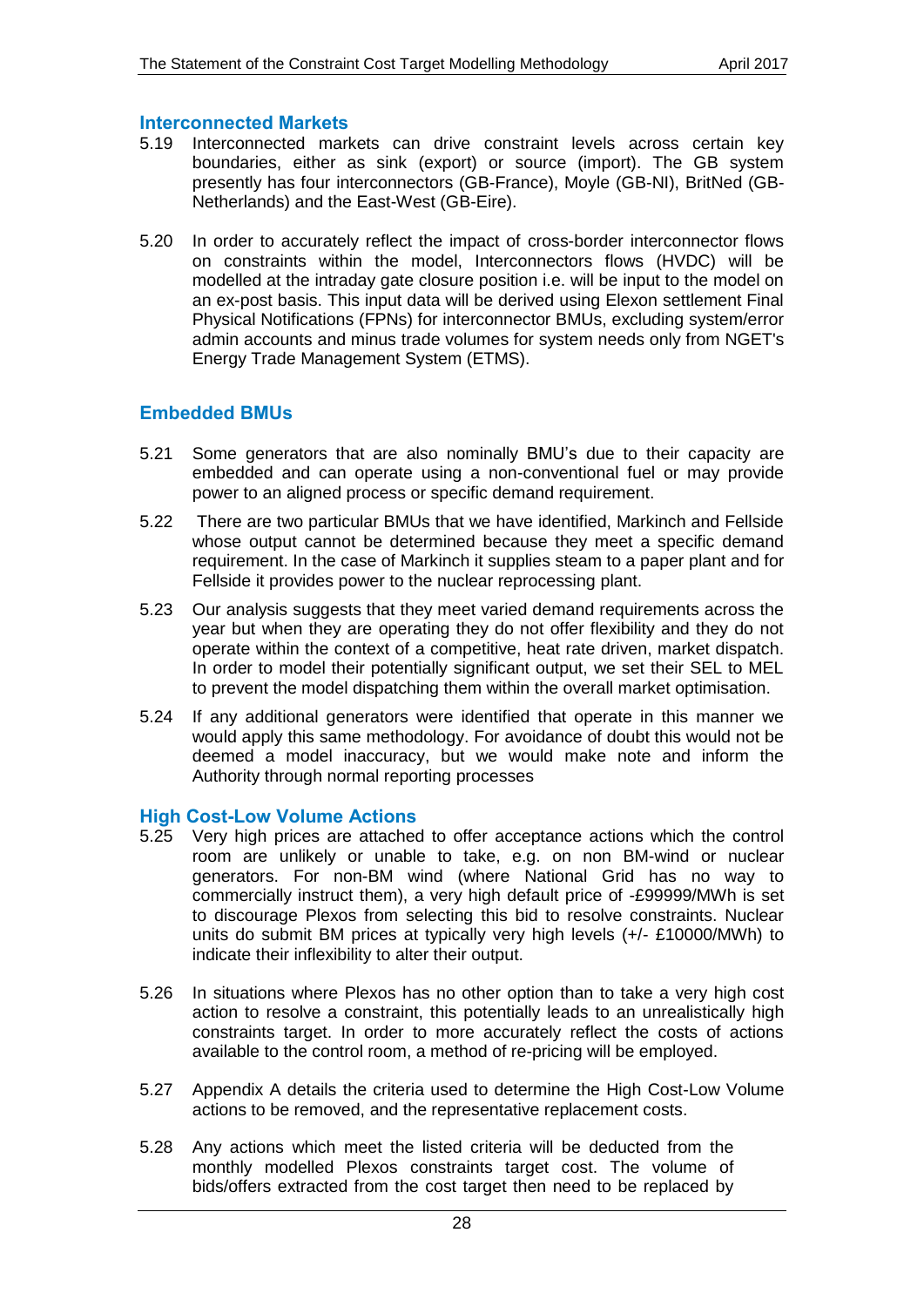representative cost bids/offers to allow additional target to cover these actions. The resolution of system constraints required the total volume of bids/offers in certain locations to be exercised. In order that the cost target is reflective of this volume of actions a realistic price substitute should be added back into the target.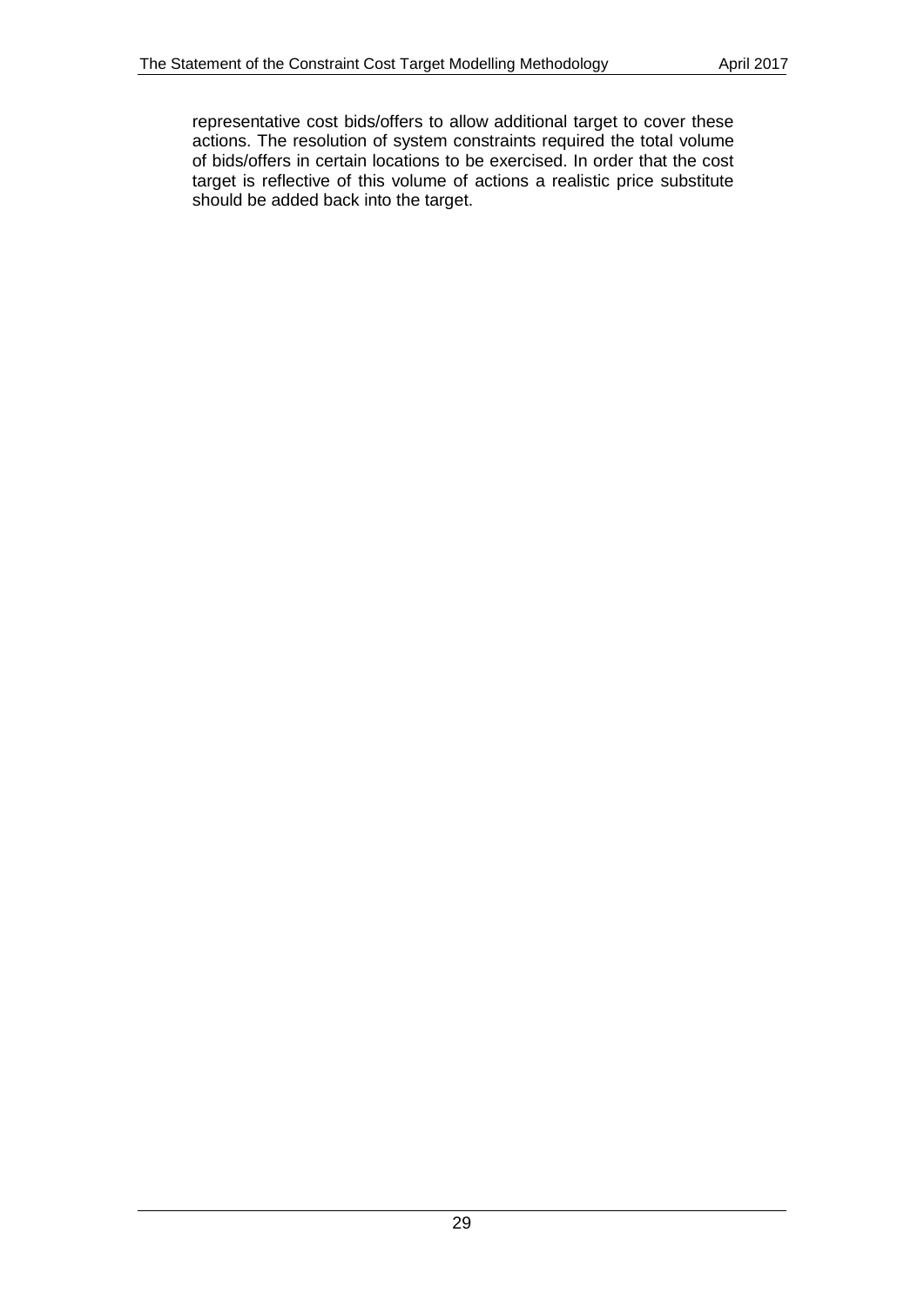# <span id="page-29-0"></span>**Chapter 6: Headroom Replacement Costs**

### <span id="page-29-1"></span>**Overview**

- 6.1 Headroom represents spare capacity on operating generating units which NGET can potentially access to meet its reserve requirements. Headroom may become inaccessible due to transmission constraints in the case of generators located behind an export constraint boundary. The cost of replacing this 'sterilised headroom' can contribute materially to overall constraint costs. If an action is taken to completely replace sterilised operational margin, then the costs are assigned to constraint costs.
- <span id="page-29-2"></span>6.2 The headroom replacement costs for each month will be calculated as follows:

CONS  $HR =$ -1150170 + 66102.48 \* VWA\_Op\_Reserve\_P + 35.69219 \* CMM\_V

Where

CMM\_V is Constrained Margin Management Volume which is dependent on the Plexos output Constraint Bid V. VWA\_Op\_Reserve\_P is monthly operational reserve price.

These are defined in the statement of the Energy Cost Target Modelling Methodology.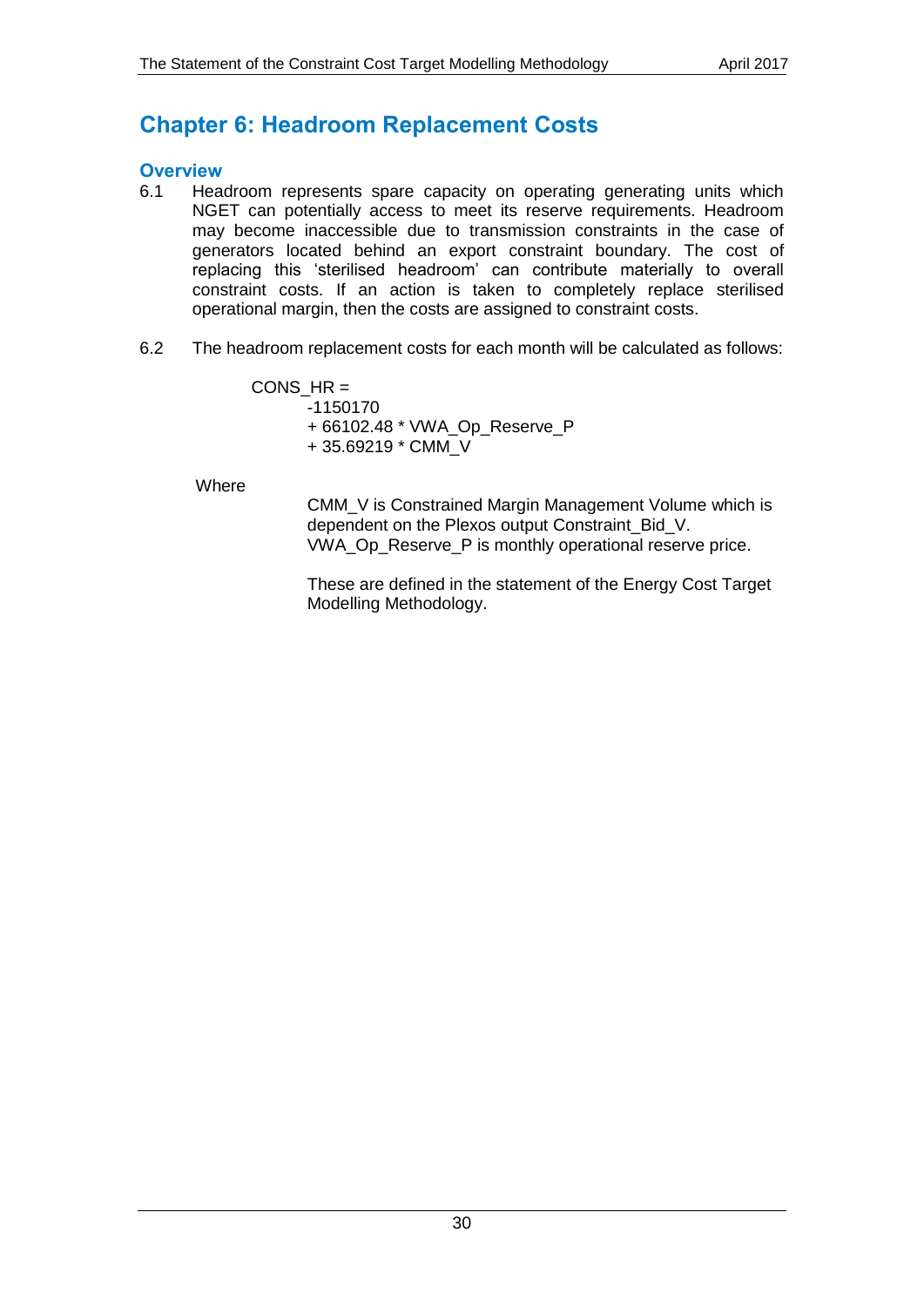# <span id="page-30-0"></span>**Chapter 7: Inertia Modelling**

# <span id="page-30-1"></span>**Rate of Change of Frequency**

- 7.1 A large generation or demand loss on the system can cause the frequency to change at a fast rate. The Rate of Change of Frequency (ROCOF), is dependent on two factors:
	- Size of generation/demand loss

System Inertia – A synchronous generating unit (mainly large steam or gas turbine generating plant) operating in the electrical power system will deliver its stored energy (in the rotating mass of the shaft of the turbine) to the system on falling system frequency. This inertia response will help to slow down the initial fast drop of the system frequency and hence help reduce the ROCOF and is measured in Hertz per second (Hz/s).

- 7.2 Some embedded generators are equipped with protection relays to prevent them generating as part of a non-viable isolated system. This Loss of Mains (LOM) protection is normally set to 0.125Hz/s.
- 7.3 The ROCOF of the transmission system needs to be limited to 0.125Hz/s at all times. If the frequency changes faster than this rate then potentially around 3GW of further generation susceptible to ROCOF could be tripped. This combination of effects will cause a rapid frequency drop which might be unrecoverable and thus lead to a system shutdown.
- 7.4 System inertia will reduce as a result of increasing the penetration of asynchronous generators, which have no or very little natural inertia compared to large synchronous generators (due to the absence of a large rotating mass in the generator). The degree of reduction is dependent on how much asynchronous plant is connected, and the generation output of this plant, which in turn determines how much synchronous plant is left running at any time. Over the 2013-17 period, the costs of managing ROCOF have increased significantly compared to the previous years, especially overnight and summer afternoons when demand is low and non-synchronous generation is high.
- 7.5 ROCOF can be managed by either instructing more machines on to the system, or reducing the size of the largest instantaneous loss on the system.
- 7.6 If, for the largest generator at risk on the system, we forecast a change in frequency greater than 0.125Hz/s, then the actions we would consider (in cost order) are firstly to reduce the size of the risk by reducing the output of the relevant generator, and secondly to synchronise additional machines to provide the required level of total system inertia.
- 7.7 There are also five generator groups where a credible loss on the transmission system could result in ROCOF exceeding the limit and so actions must therefore also be taken on these generator groups. These five groups and the generators which exist within these groups are shown in Appendix B. This could be because of a permanent network configuration, as is the case for Immingham, Seabank or the group made up of Saltend and the off-shore wind farms. Alternatively it could be because of an outage on the transmission system e.g. an outage on one of the Dino-Pentir circuits which results in Dinorwig being connected via a single circuit.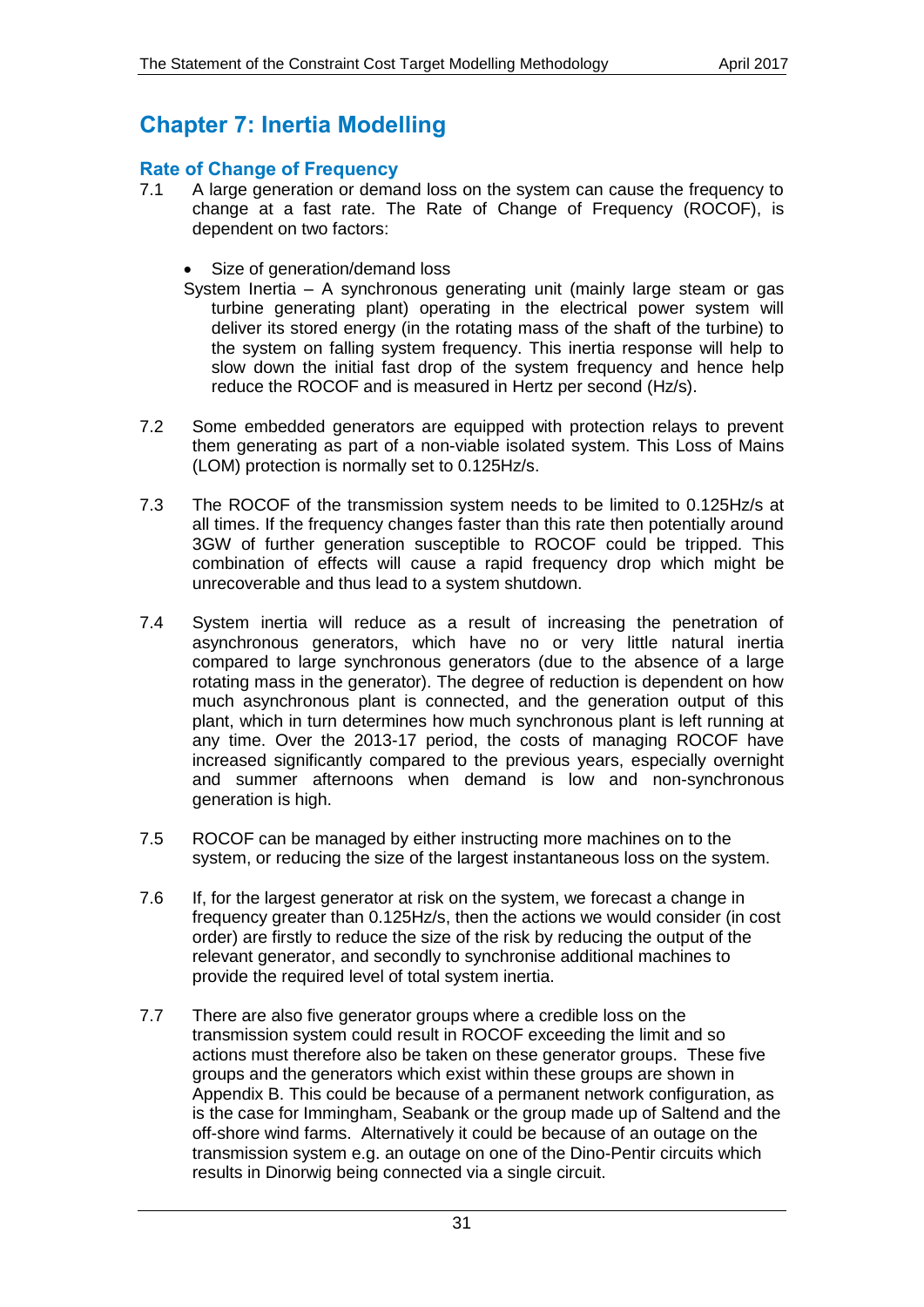# <span id="page-31-0"></span>**Modelling the Cost of System Inertia**

- 7.8 Practically, it is not possible to model ROCOF costs in Plexos so a deterministic model has been developed to separately calculate a ROCOF cost target using outputs from the Plexos constrained run.
- 7.9 ROCOF costs are incurred as a result of either national requirements, where we maintain enough system inertia to respond to the largest credible loss or local issues which are resolved by reducing the outputs of key generators within generator groups. The model resolves national ROCOF through reducing the largest loss on the system, assumed to be the two IFA and one BritNed interconnectors, and the 5 generator groups rather than increasing system inertia.
- 7.10 Model validity is dependent on the option of trading on the interconnectors being available. If this becomes unavailable due to operational reasons or changes in legislation (European or other), NGET will revise the current methodology and submit to the Authority for approval.

### <span id="page-31-1"></span>**Model Overview**

- 7.11 The ROCOF model is the sum of the costs of reducing the largest loss and the cost of replacing that volume in the Balancing Mechanism.
- 7.12 A number of assumptions for the ROCOF model are detailed in Appendix C.
- 7.13 In the following model descriptions, ex-post inputs are coloured blue and exante inputs are coloured red.
- <span id="page-31-4"></span>7.14 The ROCOF costs for each month will be calculated as follows:

ROCOF\_C

= Reduce\_Max\_Loss\_C + Replacement\_Cost

**Where** 

Reduce Max Loss C is the cost of reducing the largest loss Replacement Cost is the cost of replacing that volume

### <span id="page-31-2"></span>**Largest Loss Cost**

7.15 The cost of reducing the largest loss is the monthly ROCOF volume multiplied by the price to reduce that volume.

Reduce Max Loss  $C = BritNED C + IFA C + BM C$ 

BritNED  $C =$  msum(IC\_ROCOF\_V\_HH x BritNED\_Sell\_Price) IFA\_C = msum(IC\_ROCOF\_V\_HH x IFA\_Sell\_Price) BM\_C = msum(BM\_ROCOF\_V\_HH x BM\_Sell\_Price)

### <span id="page-31-3"></span>**ROCOF Volume**

7.16 The half hourly ROCOF volume model takes the constrained Plexos generation and calculates the largest loss for each half hour. This is then compared with the flows on the interconnector and the 5 generator groups to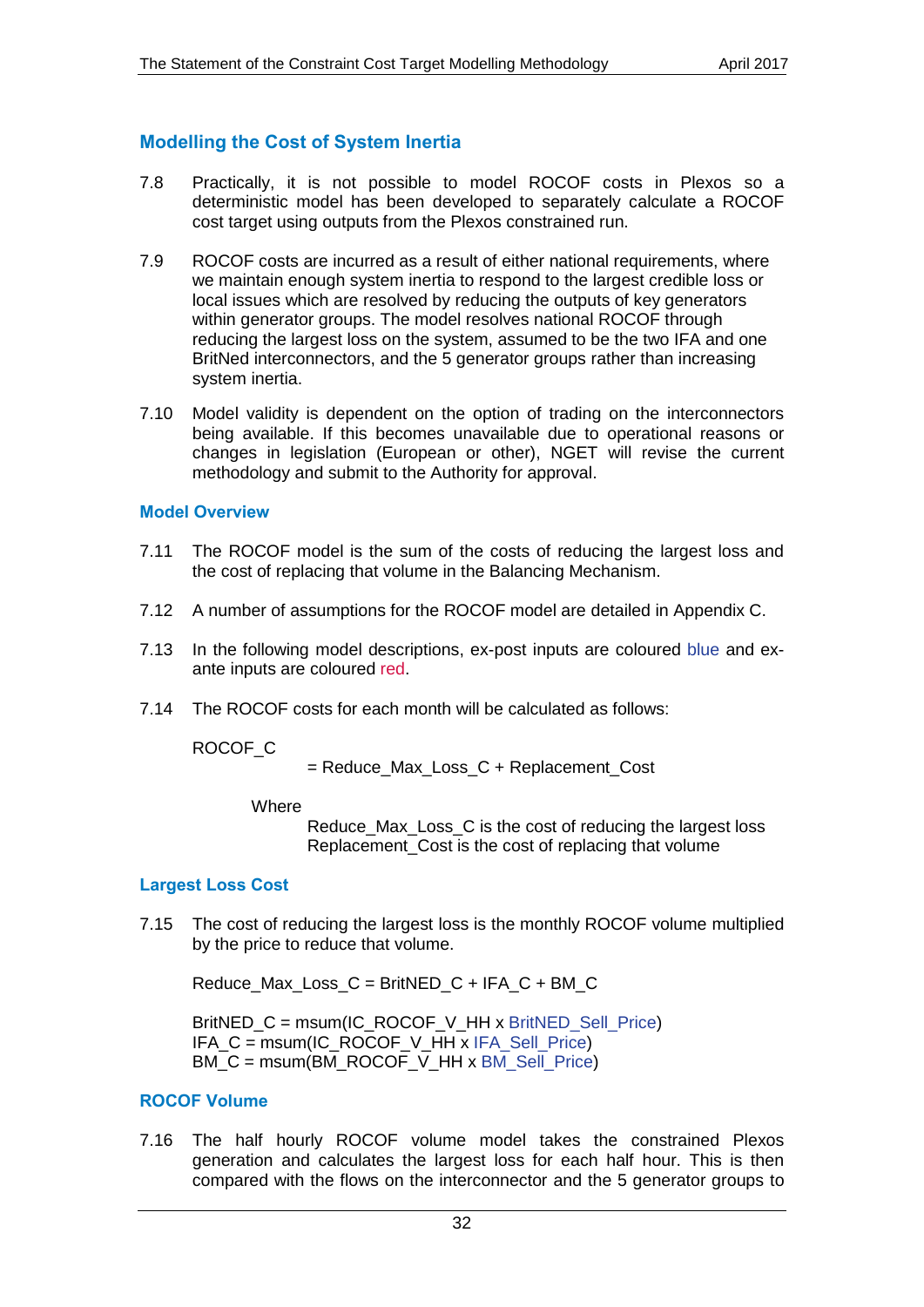calculate when the interconnector or the generator groups is greater than the largest loss.

- 7.17 The total inertia available is calculated as the sum of the inertia provided by generation added to the inertia provided by demand.
- 7.18 The largest loss (MW) is calculated by dividing the total inertia by 200. Where any of the 5 generator groups have a combined volume above the largest loss, the difference between these is the half hourly bid volume required. Where the interconnector import flow is greater than the largest loss volume, the difference is the bid volume required. However, as interconnector trades can only be executed on an hourly basis the most onerous half hour is applied to both half hours.

For each Interconnector bipole (1 x BritNED, 2 x IFA):

IC\_ROCOF\_V\_HH = max (0, Flow\_HH – Largest\_Loss\_HH)

For each BM Generation Group (5):

BM\_ROCOF\_V\_HH = max (0, Generation\_HH – Largest\_Loss\_HH)

7.19 When trading for ROCOF on the interconnectors, these are carried out in 1 hour blocks. This has therefore been applied to the model such that for both half hours within the hour block the required volume for the hour is the higher of the two volumes. This is then rounded up to the nearest 5MW.

# <span id="page-32-0"></span>**Sell Price**

7.20 The sell price model for interconnectors uses a day ahead power price multiplied by a discount factor.

IFA\_Sell\_Price

 $=$  IFA P HH  $*$  0.81

**Where** 

IFA P HH power price at day ahead for the hour in which the half hour is contained.

**0.81** is a discount factor to reflect the traded sell price on the interconnectors achieved by NGET

### BritNED\_Sell\_Price

 $=$  BritNED  $\,$  P HH  $*$  0.81

### **Where**

BritNED P HH power price at day ahead for the hour in which the half hour is contained.

**0.81** is a discount factor to reflect the traded sell price on the interconnectors achieved by NGET

7.21 The price which is used to resolve local constraints is taken from the most attractive bids prices across the generation group, which are used within Plexos.

For each BM Generation Group:

BM\_Sell\_Price = Plexos\_P\_HH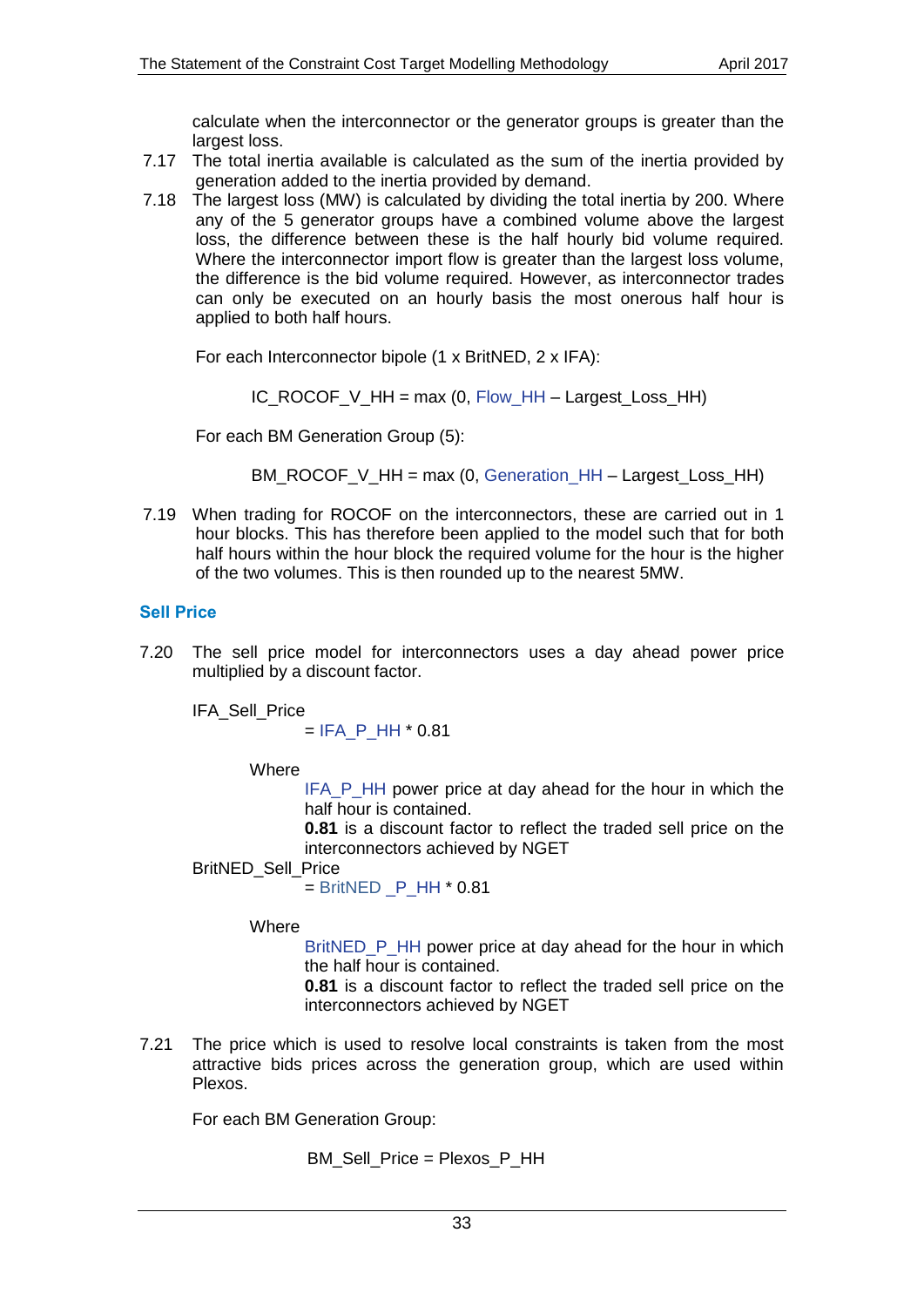# <span id="page-33-0"></span>**Replacement Cost**

7.22 The replacement cost target is the volume required to reduce the largest loss multiplied by the energy reference price, this is then multiplied by an uplift factor to reflect the additional cost incurred for this balancing action.

Replacement\_Cost

### $=$  msum (ROCOF\_V\_HH  $*$  ER\_P\_HH  $*$  ERP\_Uplift)

**Where** 

ROCOF\_V\_HH is the sum of the individual ROCOF volumes across interconnectors and BM groups

ER\_P\_HH is the energy reference price as defined in **10.20** of the Statement of the Energy Balancing Cost Target Modelling Methodology.

ERP\_Uplift has been calculated as 1.48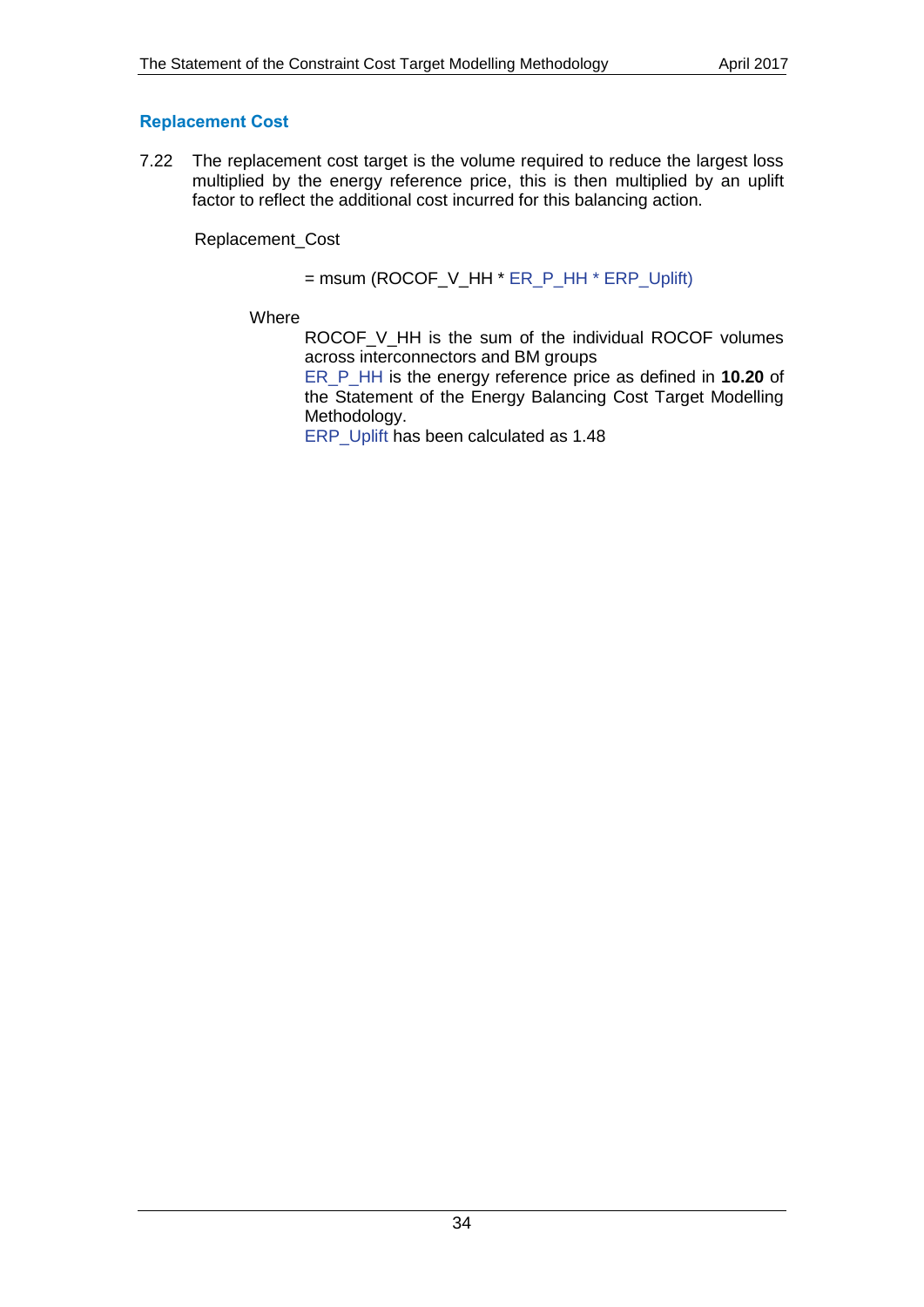# <span id="page-34-0"></span>**Appendix A**

-

# <span id="page-34-1"></span>**High Cost-Low Volume Actions**

- A.1 The criteria below will be used to extract High Cost-Low Volume actions from monthly BOA files produced from the Plexos results files which identify the volume of Bid/Offer, the total costs as well as the price per MWh for every period the actions were taken on each generator:
	- i. All modelled bids accepted at price/MWh ≤ -£99995 from category Wind
	- ii. All modelled bids accepted at price/MWh ≤ -£99995 from Stevens Croft
	- iii. All modelled offers accepted at price/MWh ≥ +£99995 from Stevens Croft
	- iv. All modelled bids accepted on nuclear generators with price/MWh in the region of −£10000/MWh
	- v. All modelled offers accepted on nuclear generators with price/MWh in the region of +£10000/MWh
	- vi. All modelled bids accepted at a generator submitted<sup>10</sup> price  $\leq$  -£9995 from any category excluding Nuclear
	- vii. All modelled offers accepted at a generator submitted<sup>11</sup> price ≥ +£9995 from any category excluding Nuclear

| <b>Price Origin</b>    | Generator            | Category                                   | <b>Substitute Bid Price</b>                                                                                                                                                                                                                                                                   | <b>Substitute Offer Price</b>                                                                                                                                                                                                                                                          |
|------------------------|----------------------|--------------------------------------------|-----------------------------------------------------------------------------------------------------------------------------------------------------------------------------------------------------------------------------------------------------------------------------------------------|----------------------------------------------------------------------------------------------------------------------------------------------------------------------------------------------------------------------------------------------------------------------------------------|
| Defaulted              | All                  | Non BM<br>Wind                             | Volume weighted average<br>bid price accepted on BM<br>wind in the calendar month                                                                                                                                                                                                             | N/A                                                                                                                                                                                                                                                                                    |
| Defaulted              | <b>Stevens Croft</b> | <b>Biomass</b>                             | Treated in the same way as<br>embedded wind.                                                                                                                                                                                                                                                  | The absolute value of the<br>volume weighted average<br>accepted wind bid price in the<br>calendar month                                                                                                                                                                               |
| Generator<br>Submitted | All                  | Nuclear                                    | £500150/MWh                                                                                                                                                                                                                                                                                   | $+£500/MWh$                                                                                                                                                                                                                                                                            |
| Generator<br>Submitted | All                  | All categories<br>except<br><b>Nuclear</b> | 150% of the lowest.<br>negative, non-zero, Bid<br>price accepted for that<br>period, irrespective of fuel<br>type of generator. Note- if<br>no bid accepted in that<br>period then default to the<br>preceding period which<br>offers the<br>relevant data to create a<br>substitute<br>price | 150% of the highest, positive,<br>non-zero, Offer price accepted<br>for that period, irrespective of<br>fuel type of generator. Note- if<br>no offer accepted in that period<br>then default to the preceding<br>period which offers the relevant<br>data to create a substitute price |

A.2 The criteria below sets out the replacement price for each of the above criteria:

<sup>&</sup>lt;sup>10</sup> Generator submitted price includes those directly submitted as well as those determined from a price defaulting rule (as per the methodology) which incorporates this submitted price data

<sup>&</sup>lt;sup>11</sup> Generator submitted price includes those directly submitted as well as those determined from a price defaulting rule (as per the methodology) which incorporates this submitted price data.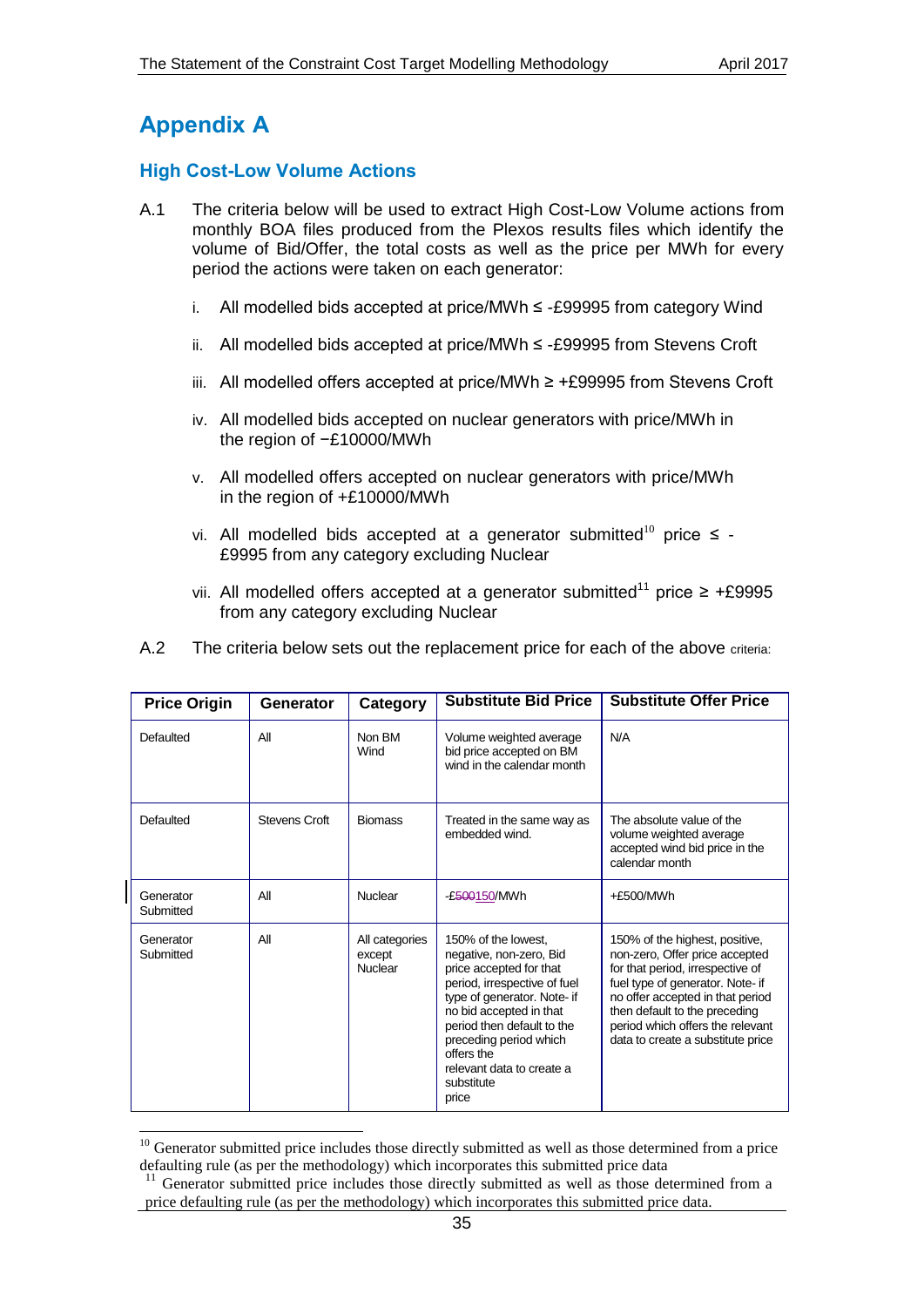<span id="page-35-1"></span>

| LUUGI INUUUI UIUUNJ |           |                                              |                    |                              |
|---------------------|-----------|----------------------------------------------|--------------------|------------------------------|
| <b>Dinorwig</b>     | Immingham | <b>Saltend</b>                               | <b>Seabank</b>     | <b>South Humber Bank</b>     |
| Dinorwig 1          | Immingham | Saltend 1                                    | Seabank<br>Phase 1 | South Humber Bank<br>Phase 1 |
| Dinorwig 2          |           | Saltend 2                                    | Seabank<br>Phase 2 | South Humber Bank<br>Phase 2 |
| Dinorwig 3          |           | Saltend 3                                    |                    |                              |
| Dinorwig 4          |           | <b>Humber Gateway</b><br>Offshore Windfarm 1 |                    |                              |
| Dinorwig 5          |           | <b>Humber Gateway</b><br>Offshore Windfarm 2 |                    |                              |
| Dinorwig 6          |           | Westermost Rough<br>Windfarm                 |                    |                              |

# <span id="page-35-0"></span>**Appendix B: Local RoCoF Groups**

# <span id="page-35-2"></span>**Appendix C:**

# **ROCOF Model Assumptions**

C.1 A number of assumptions have been made regarding some of the inputs. These are described below:

- i. The inertia requirement is calculated from the largest loss. Based on empirical data and power system equations, this is 200 times the largest loss. Therefore, for the assumed 1000MW loss, the inertia requirement is 200,000MVA (Inertia\_Req\_HH).
- ii. Demand\_Inertia\_HH is demand multiplied by 1.86. 1.86 represents the ratio of inertia to demand.
- iii. To calculate the replacement cost a discount factor is applied to the average overnight power sell price to incentivise NGETs trading strategy. This is set at 0.81.